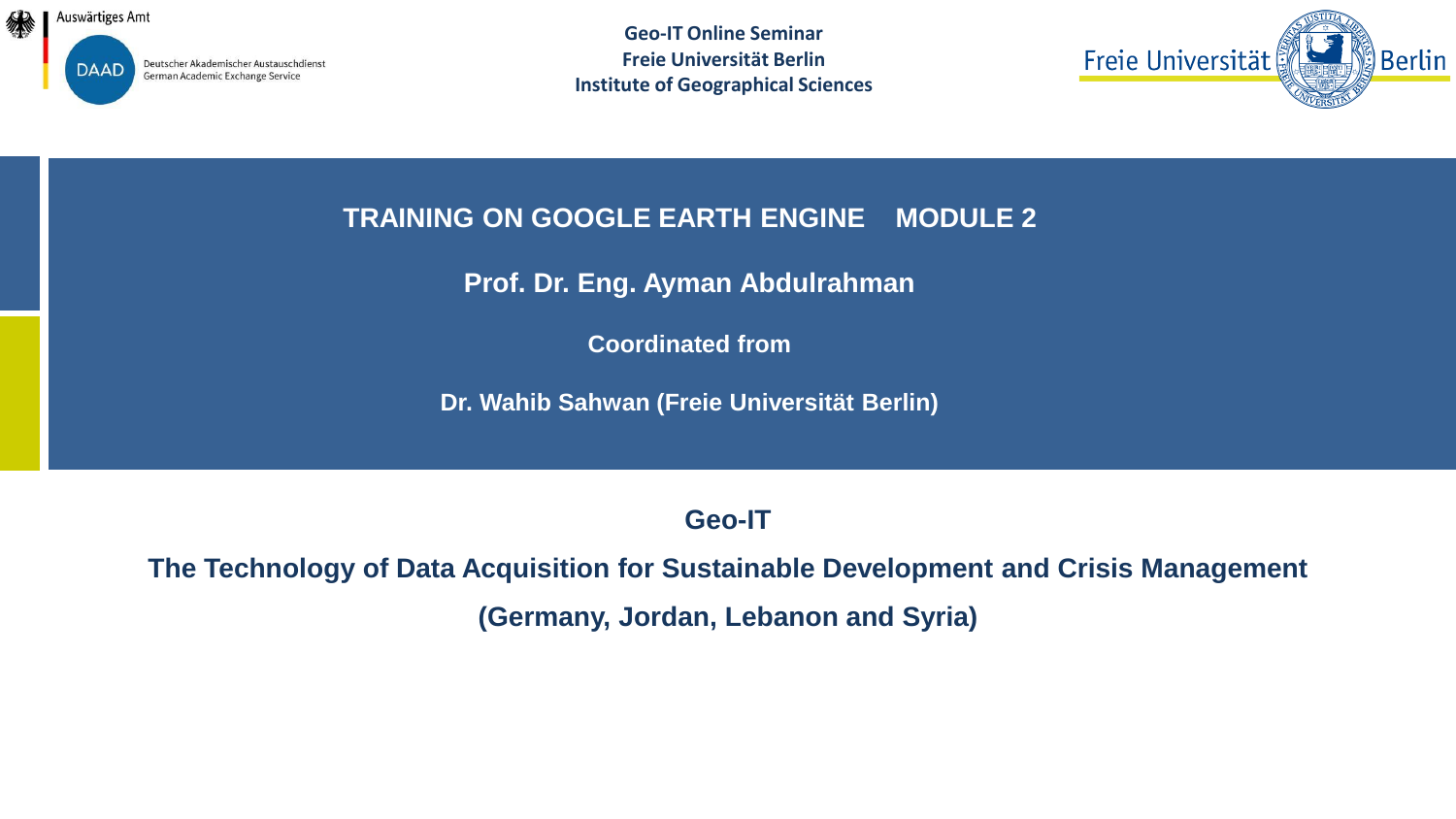



MODULE 2 : PROGRAMMING in Google Earth Engine OOP Object/Class (Objects & Methods)

- Client and Server
- GEE Numbers
- GEE String
- GEE Dictionary
- GEE List
- GEE Array
- GEE Date
- **Examples and exercises**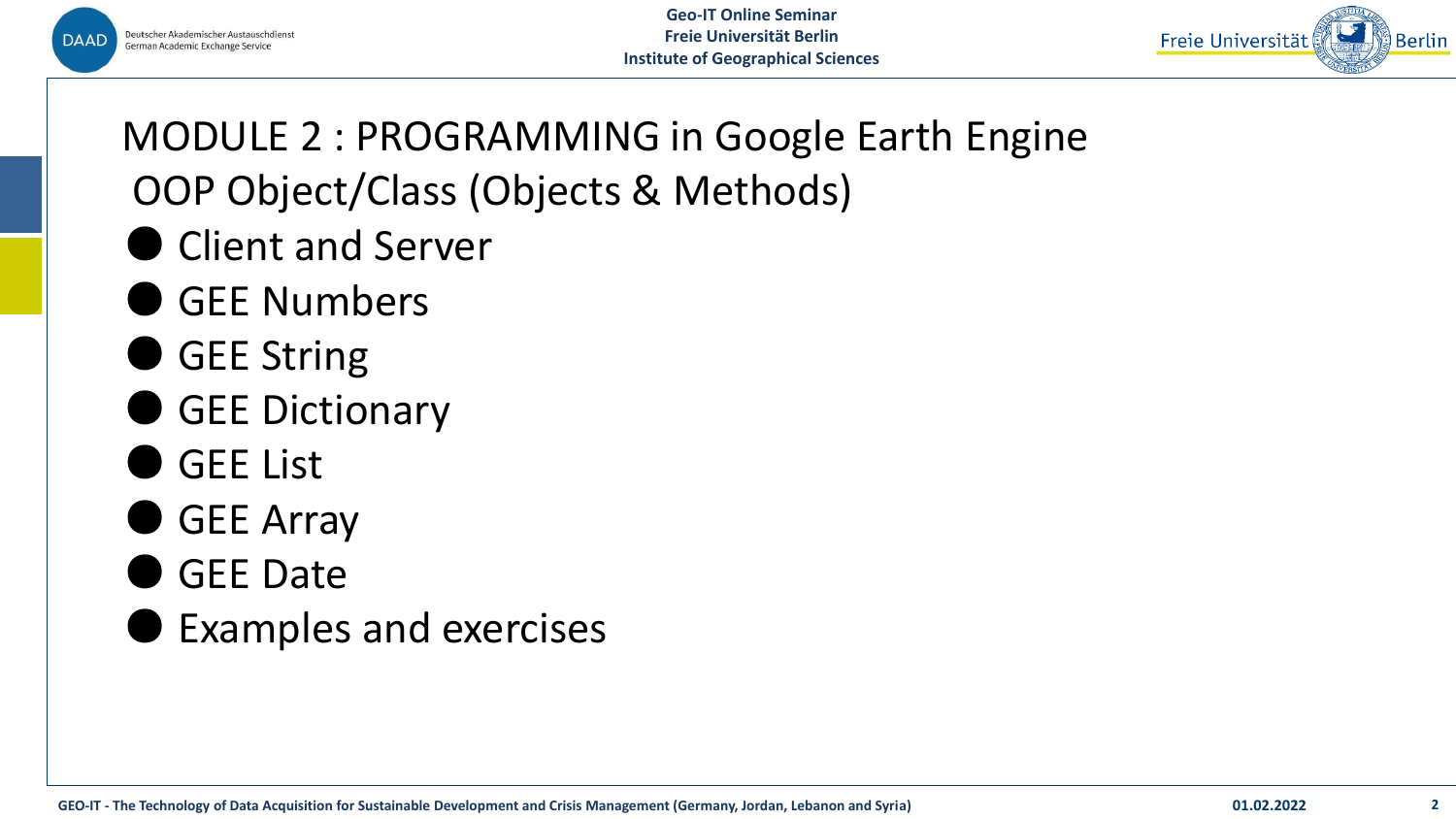



### **OBJECT**

## **Real Life Objects, Properties, and Methods In real life, a car is an object.**

A car has properties like weight and color, and methods like start and stop:

| <b>Object</b> | <b>Properties</b>    | <b>Methods</b> |
|---------------|----------------------|----------------|
| car           | $car.name = Fiat$    | car.start()    |
|               | $car_model = 500$    | car.drive()    |
|               | car.weight = $850kg$ | car.brake()    |
|               | $carcolor = white$   | carstop()      |

All cars have the same properties, but the property values differ from car to car.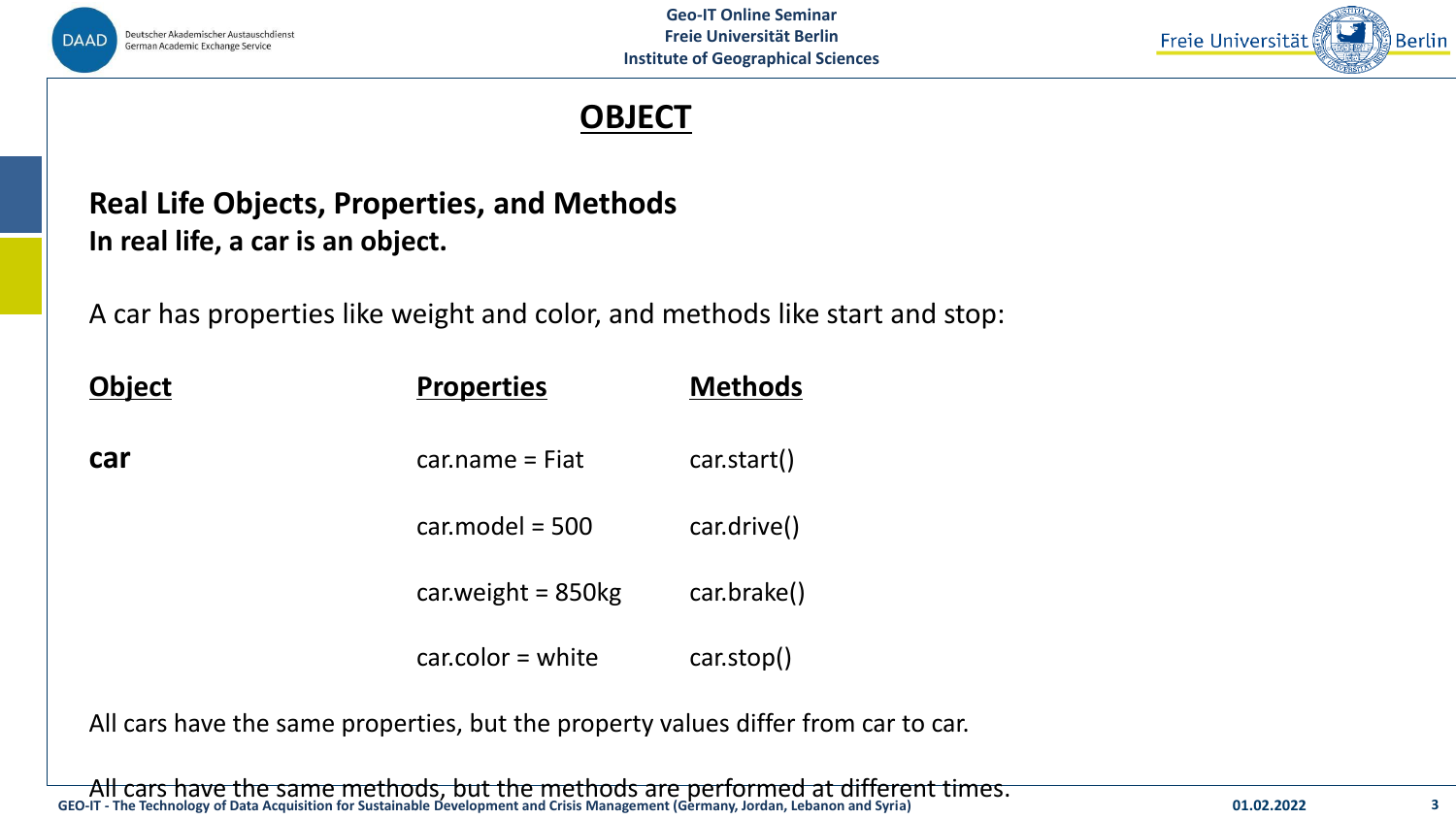



JavaScript variables are containers for data values var car = "Fiat";

Objects are variables too. But objects can contain many values. This code assigns many values (Fiat, 500, white) to a variable named car:

```
const car = {type:"Fiat", model:"500", color:"white"};
```
The values are written as name:value pairs (name and value separated by a colon). It is a common practice to declare objects with the const keyword.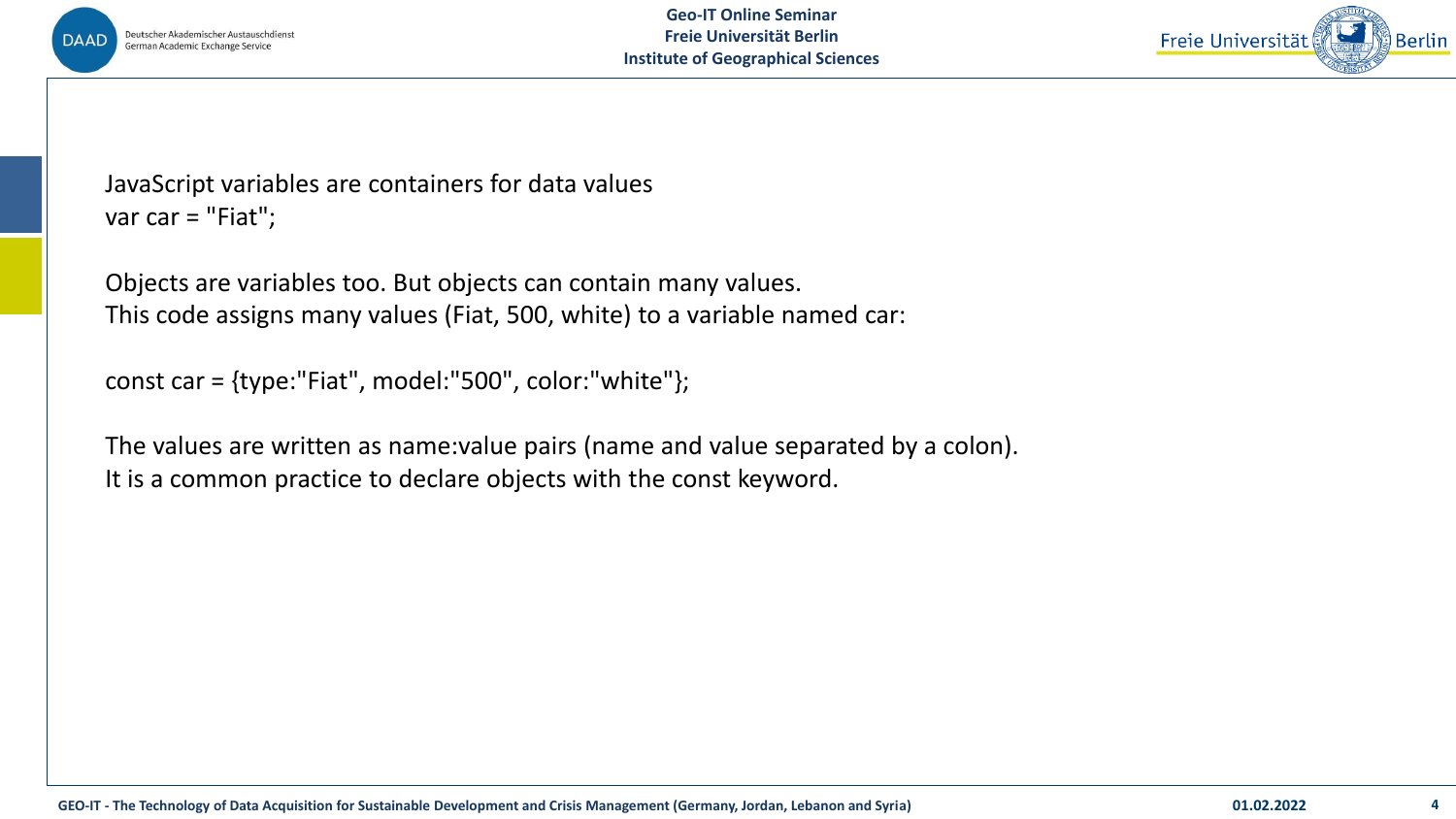



### **Object Definition**

You define (and create) a JavaScript object with an object literal:

const person = {firstName:"John", lastName:"Doe", age:50, eyeColor:"blue"};

#### **Object Properties**

The name:values pairs in JavaScript objects are called properties:

#### **Property Property Value**

firstNameJohn lastName Doe age 50 eyeColor blue

#### **Accessing Object Properties**

objectName.propertyName objectName["propertyName"]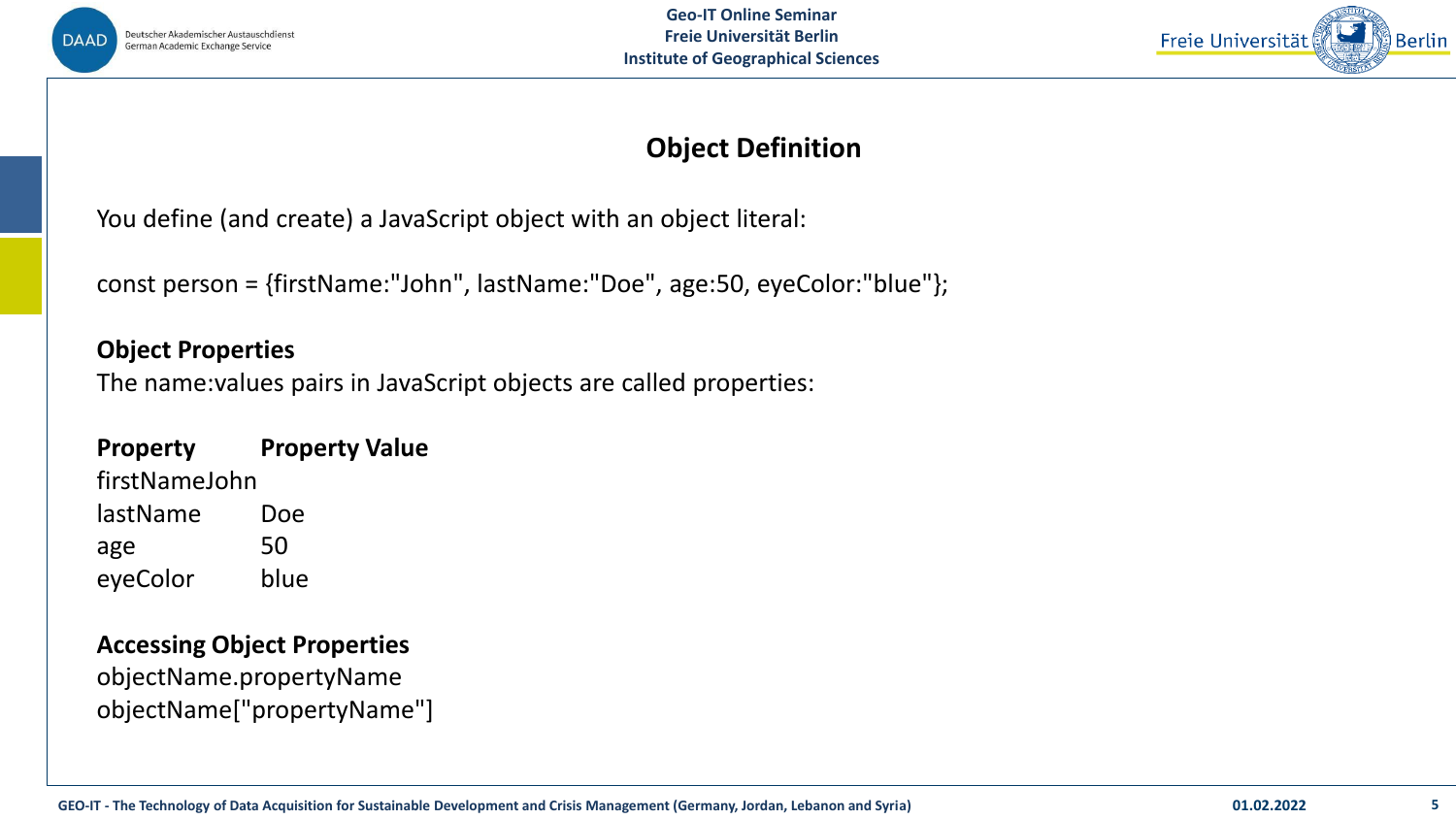



## **JavaScript Arithmetic Operators**

**Arithmetic operators are used to perform arithmetic on numbers:**

| <b>Operator</b> | <b>Description</b>                  |
|-----------------|-------------------------------------|
|                 | Addition                            |
|                 | Subtraction                         |
| $\ast$          | Multiplication                      |
| $**$            | <b>Exponentiation (ES2016)</b>      |
|                 | Division                            |
| %               | <b>Modulus (Division Remainder)</b> |
| $++$            | Increment                           |
|                 | Decrement                           |
|                 |                                     |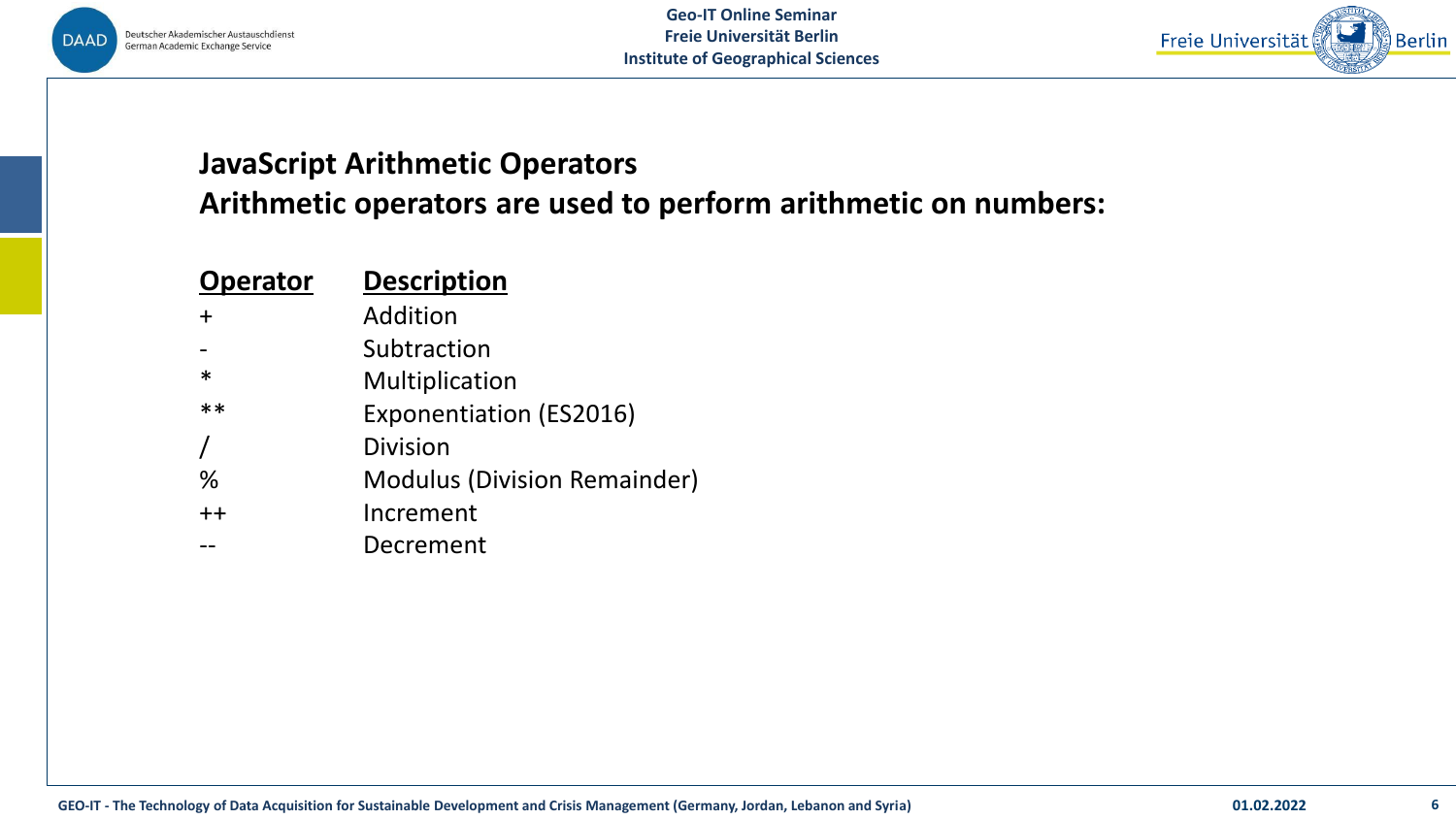



## **JavaScript Assignment Operators Assignment operators assign values to JavaScript variables.**

| <b>Operator</b> | <u>Example</u> | <b>Same As</b> |
|-----------------|----------------|----------------|
| $=$             | $x = y$        | $x = y$        |
| $+=$            | $x == y$       | $x = x + y$    |
| -=              | $x = y$        | $x = x - y$    |
| $*_{=}$         | $x^* = y$      | $x = x * y$    |
| $/=\$           | $x = y$        | $x = x / y$    |
| $\frac{9}{6}$   | $x % = y$      | $x = x \% y$   |
| $***=$          | $x * * = y$    | $x = x$ ** y   |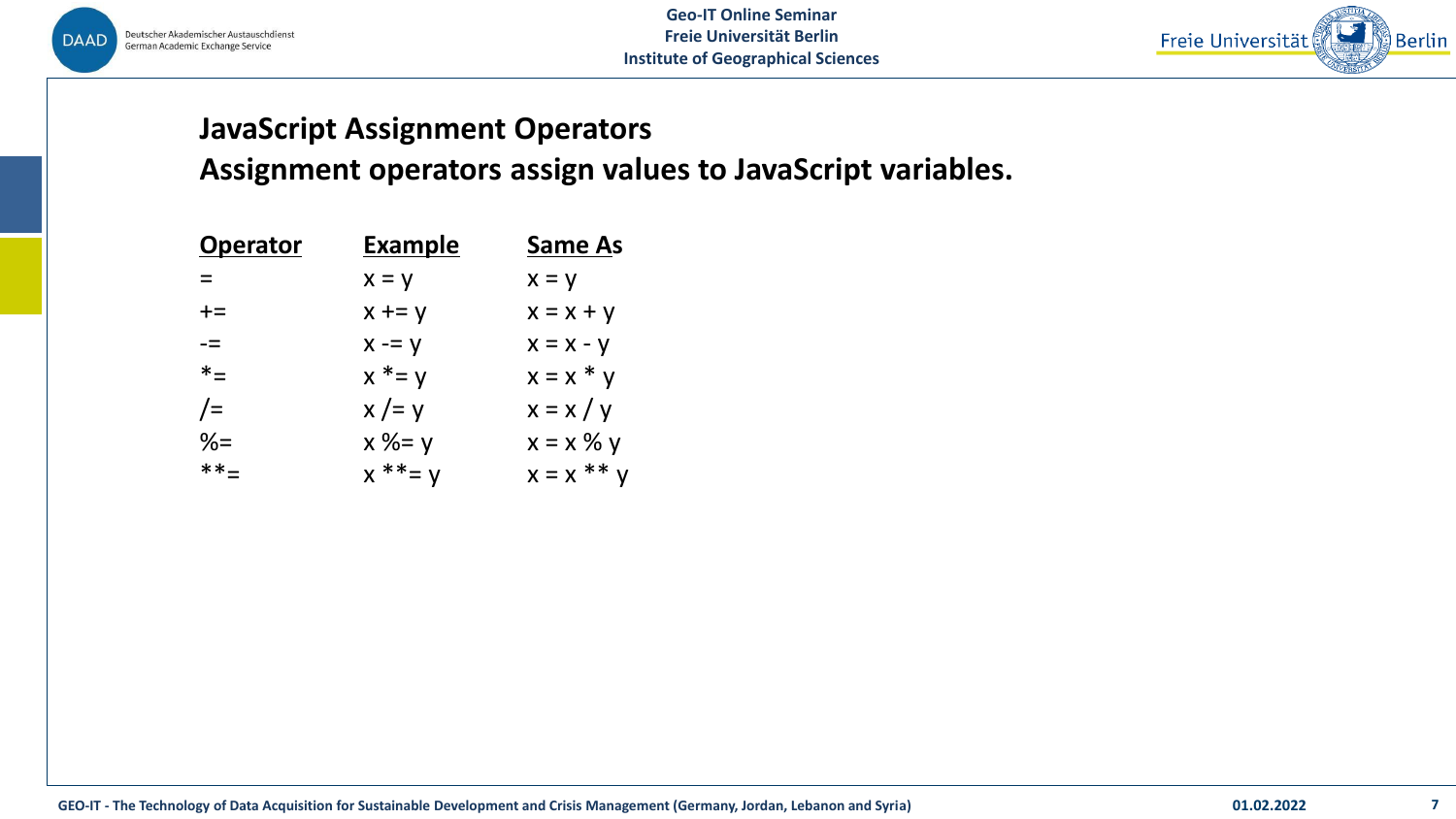



### **JavaScript Comparison Operators**

| <b>Operator</b> | <b>Description</b>       |
|-----------------|--------------------------|
|                 | equal to                 |
| $I =$           | not equal                |
| $\geq$          | greater than             |
| $\lt$           | less than                |
| $>=$            | greater than or equal to |
| $\leq$          | less than or equal to    |
| ?               | ternary operator         |
|                 |                          |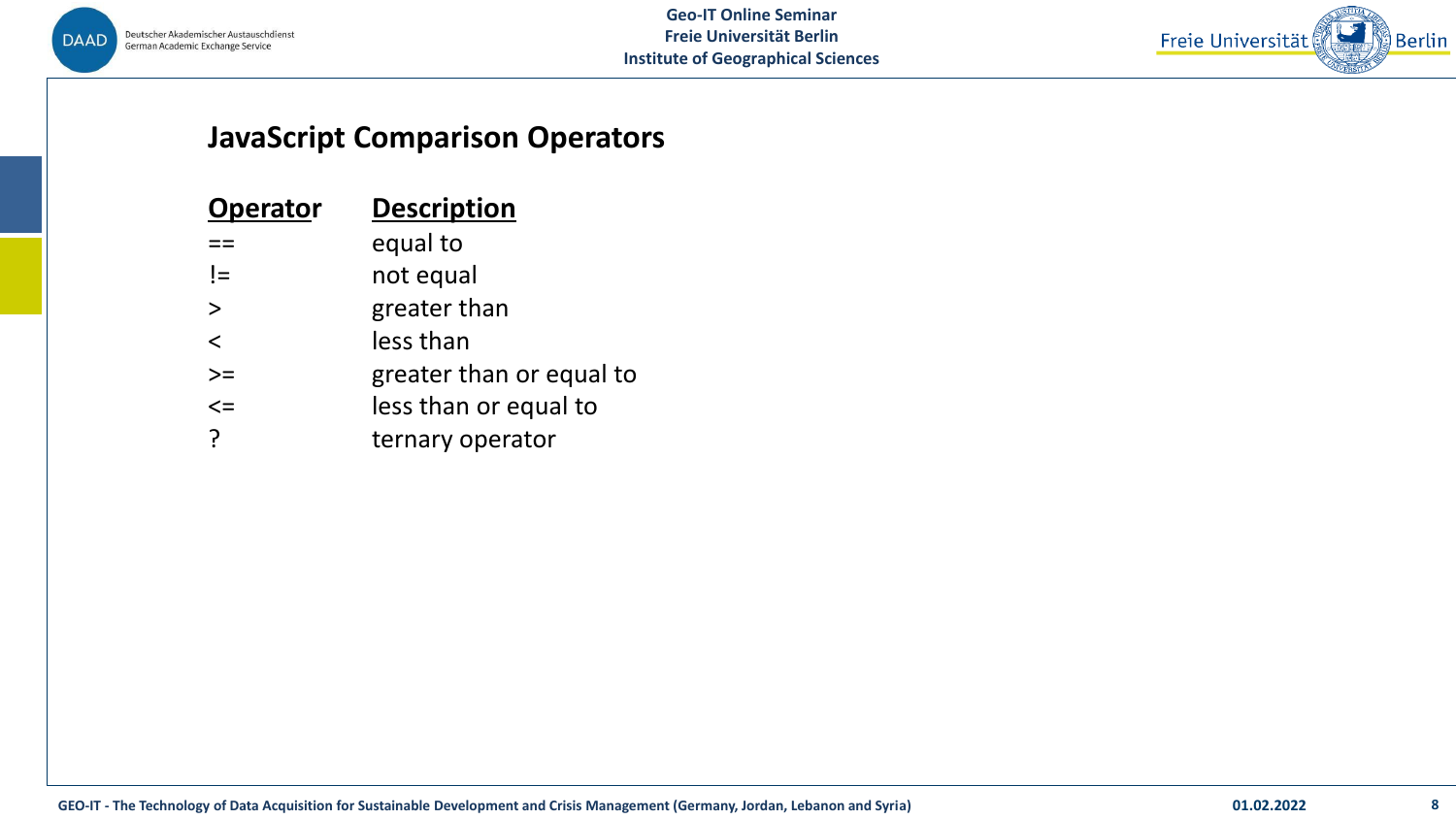



### **JavaScript Logical Operators**

| <b>Operator</b> | <b>Description</b> |
|-----------------|--------------------|
| &&              | logical and        |
| $\mathbf{1}$    | logical or         |
|                 | logical not        |

### **JavaScript Type Operators**

| <b>Operator</b> | Description                                                |
|-----------------|------------------------------------------------------------|
| typeof          | Returns the type of a variable                             |
| instance of     | Returns true if an object is an instance of an object type |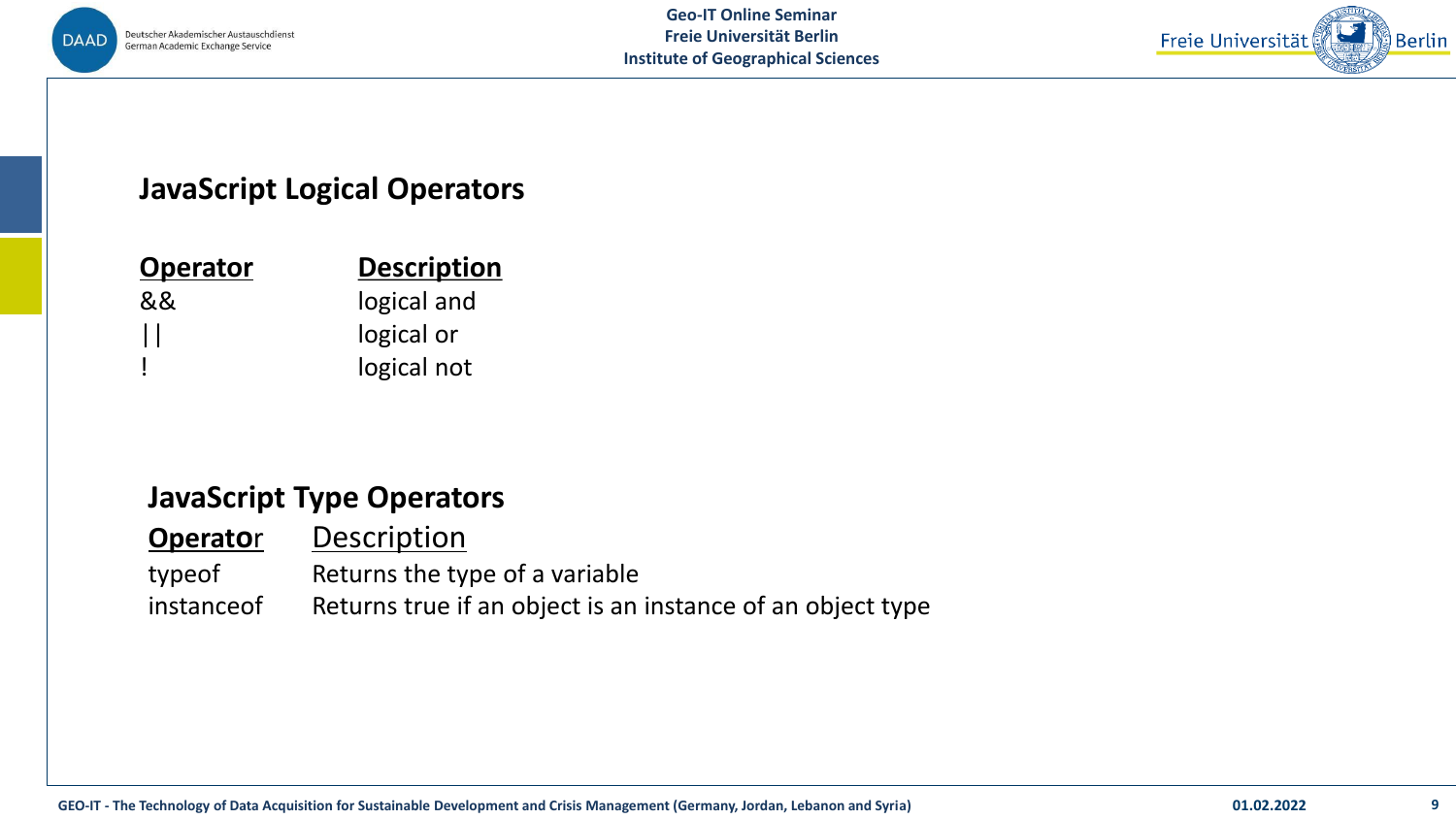



## **JavaScript Bitwise Operators Bit operators work on 32 bits numbers.**

Any numeric operand in the operation is converted into a 32 bit number. The result is converted back to a JavaScript number.

| <b>Operator</b>                                    | <b>Description</b>              | <b>Example</b> | Same as           | <b>Result</b> | <b>Decimal</b> |
|----------------------------------------------------|---------------------------------|----------------|-------------------|---------------|----------------|
| &                                                  | <b>AND</b>                      | 5 & 1          | 0101 & 0001       | 0001          | 1              |
|                                                    | <b>OR</b>                       | 5 1            | 0101   0001       | 0101          | 5              |
| $\sim$                                             | <b>NOT</b>                      | $~\sim 5$      | $^{\sim}0101$     | 1010          | 10             |
| $\Lambda$                                          | <b>XOR</b>                      | $5^{\wedge}1$  | $0101 \land 0001$ | 0100          | 4              |
| <<                                                 | Zero fill left shift            | 5 < 1          | $0101 \ll 1$      | 1010          | 10             |
| >>                                                 | Signed right shift              | 5 > > 1        | 0101 >> 1         | 0010          | $\overline{2}$ |
| $\boldsymbol{\gt}\boldsymbol{\gt}\boldsymbol{\gt}$ | Zero fill right shift $5 \gg>1$ |                | $0101 \gg 1$      | 0010          |                |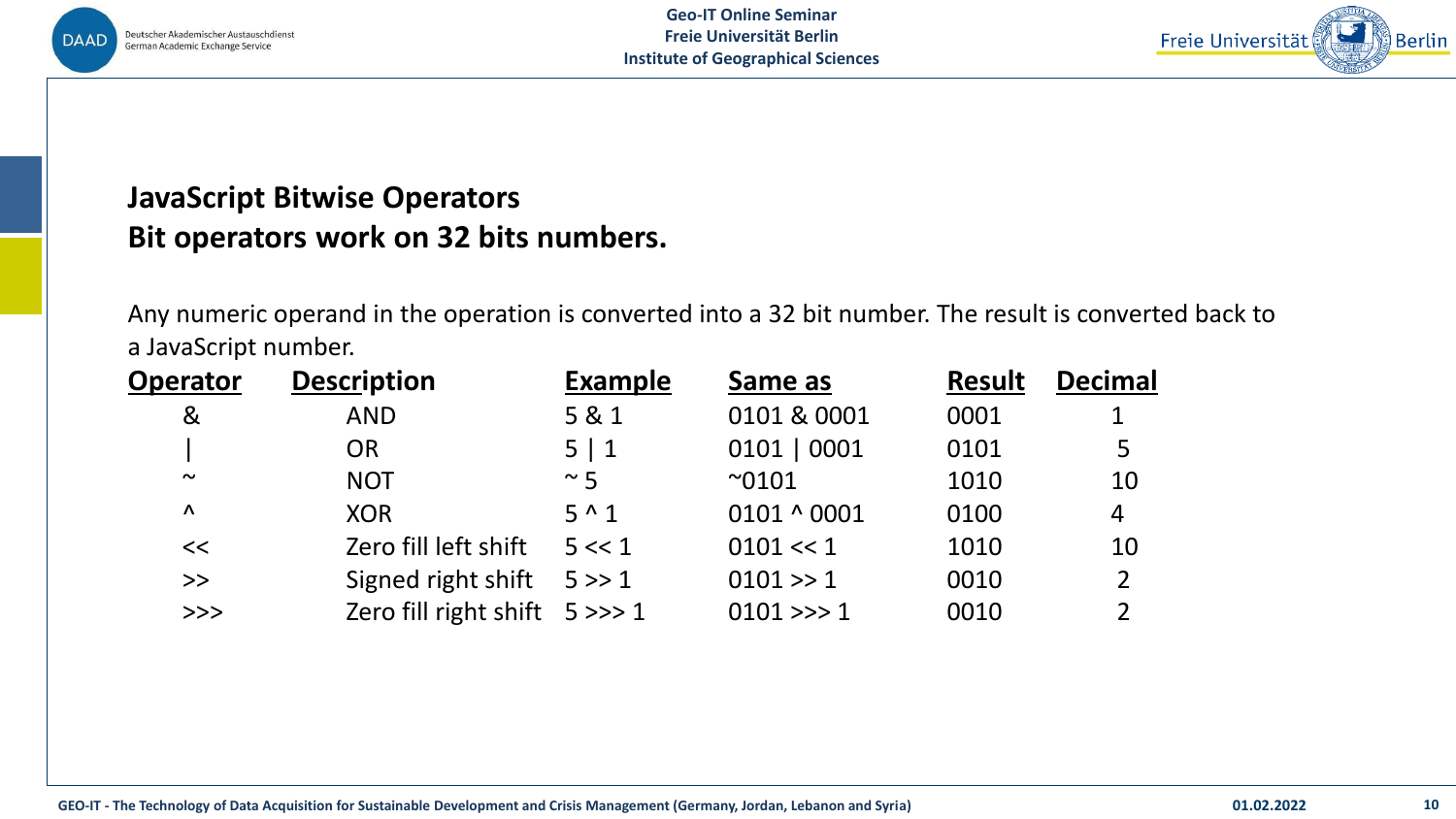



## **ee.Number**

Constructs a new number. ee.Number(number) >>>>>>>> A number or a computed object.

Example : print(ee.Number(0)); // 0 print(ee.Number(1)); // 1 print(ee.Number(0.0)); // 0 print(ee.Number(1.0)); // 1 print(ee.Number(-1.0)); // -1 print(ee.Number(Math.PI)); // 3.141592653589793 print(ee.Number(1.2e-35)); // 1.2e-35 print(ee.Number(3.4e10)); // 34000000000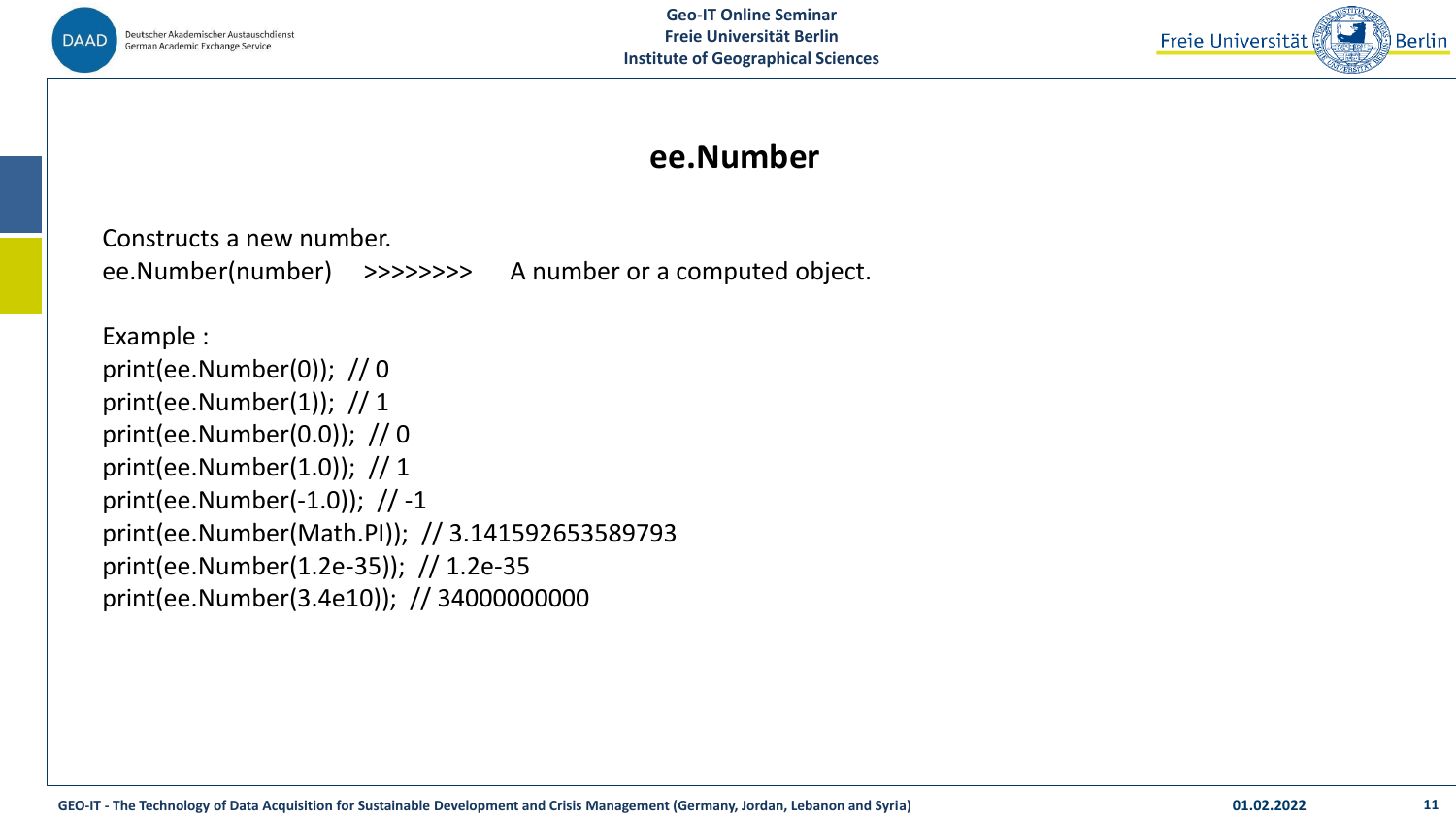



## **ee.Number**

| Function (arithmatic) :                        | add               | sutract   |              | maltiply | divide | mod              |       |         |           |
|------------------------------------------------|-------------------|-----------|--------------|----------|--------|------------------|-------|---------|-----------|
| Fuction (operation) :                          | abs               | cbrt      | exp          | log      | log10  | pow              | sqrt  | round   |           |
| Function (special) :                           | ceil              | floor     | clamp        | hypot    | max    | min              | parse | signum  | unitScale |
| Function (logic) :                             | and<br>gt         | or<br>gte | not<br>It    | Ite      | eq     | neg              |       |         |           |
| Function (trigmetry) :                         | sin<br><b>COS</b> | tan tan2  | acos         | asin     | atan   | cosh             | sinh  | tanh    |           |
| Function (comply)<br><b>MATH</b>               | erf               | erfiny    | erfc erfcinv | gamma    |        | digamma trigamma |       | lanczos | evaluate  |
| int float<br>double                            |                   | short     | long         |          |        |                  |       |         |           |
| int <sub>8</sub><br>int <sub>32</sub><br>int16 | int <sub>64</sub> |           |              |          |        |                  |       |         |           |
|                                                |                   |           |              |          |        |                  |       |         |           |
| uint <sub>8</sub><br>uint32<br>uint16          |                   |           |              |          |        |                  |       |         |           |

**GEO-IT - The Technology of Data Acquisition for Sustainable Development and Crisis Management (Germany, Jordan, Lebanon and Syria) 01.02.2022 12**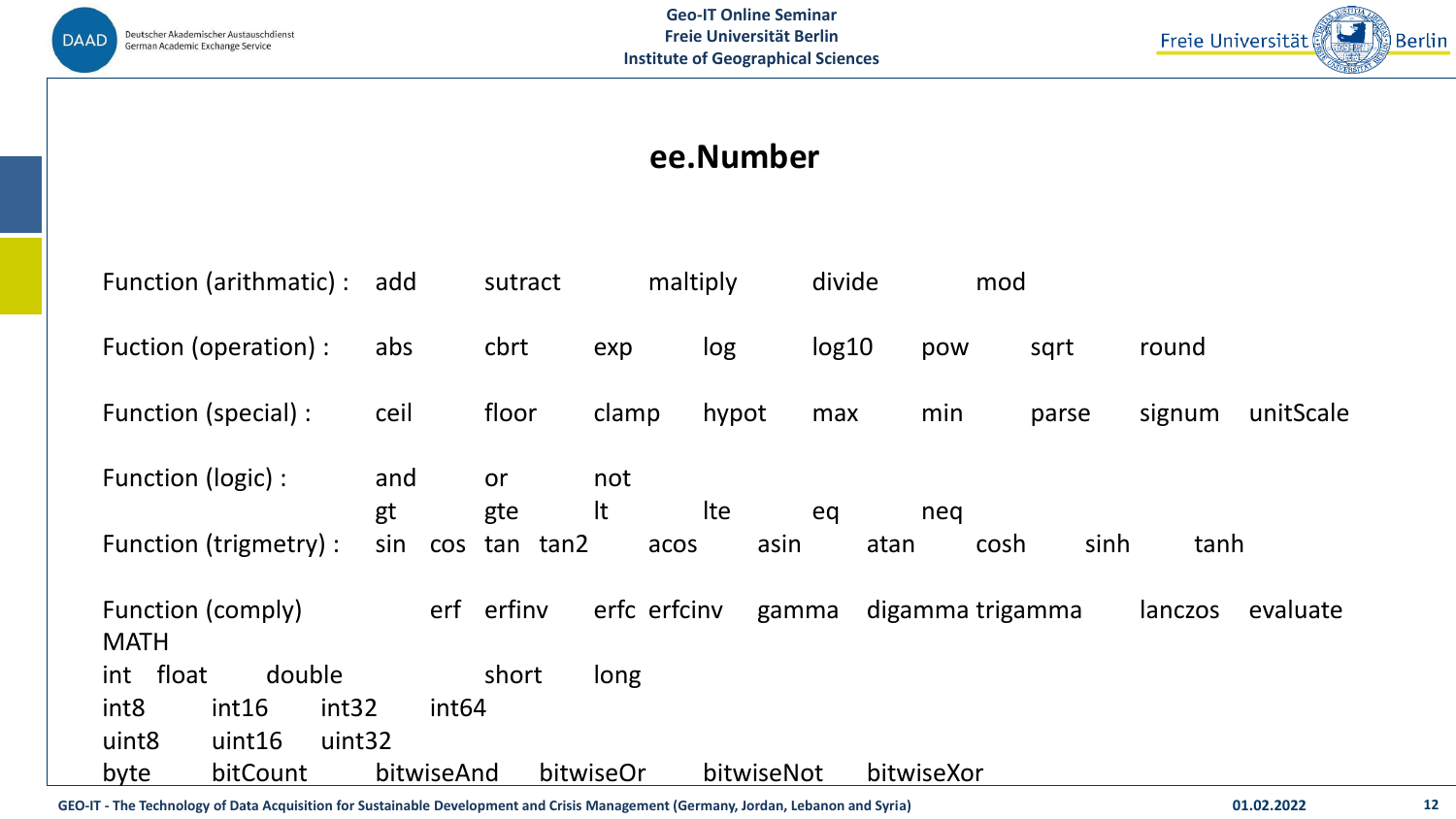



## **ee.String**

Constructs a new String. ee.String(string) >>>>>>> A string or a computed object.

```
print(ee.String('I am a string')); // I am a string
```

```
// Strings can use emoji.
print(ee.String(' \blacklozenge ')); // \blacklozenge
```

```
// Empty string.
var empty = ee.String('');
print(empty); // ''
print(empty.length()); // 0
```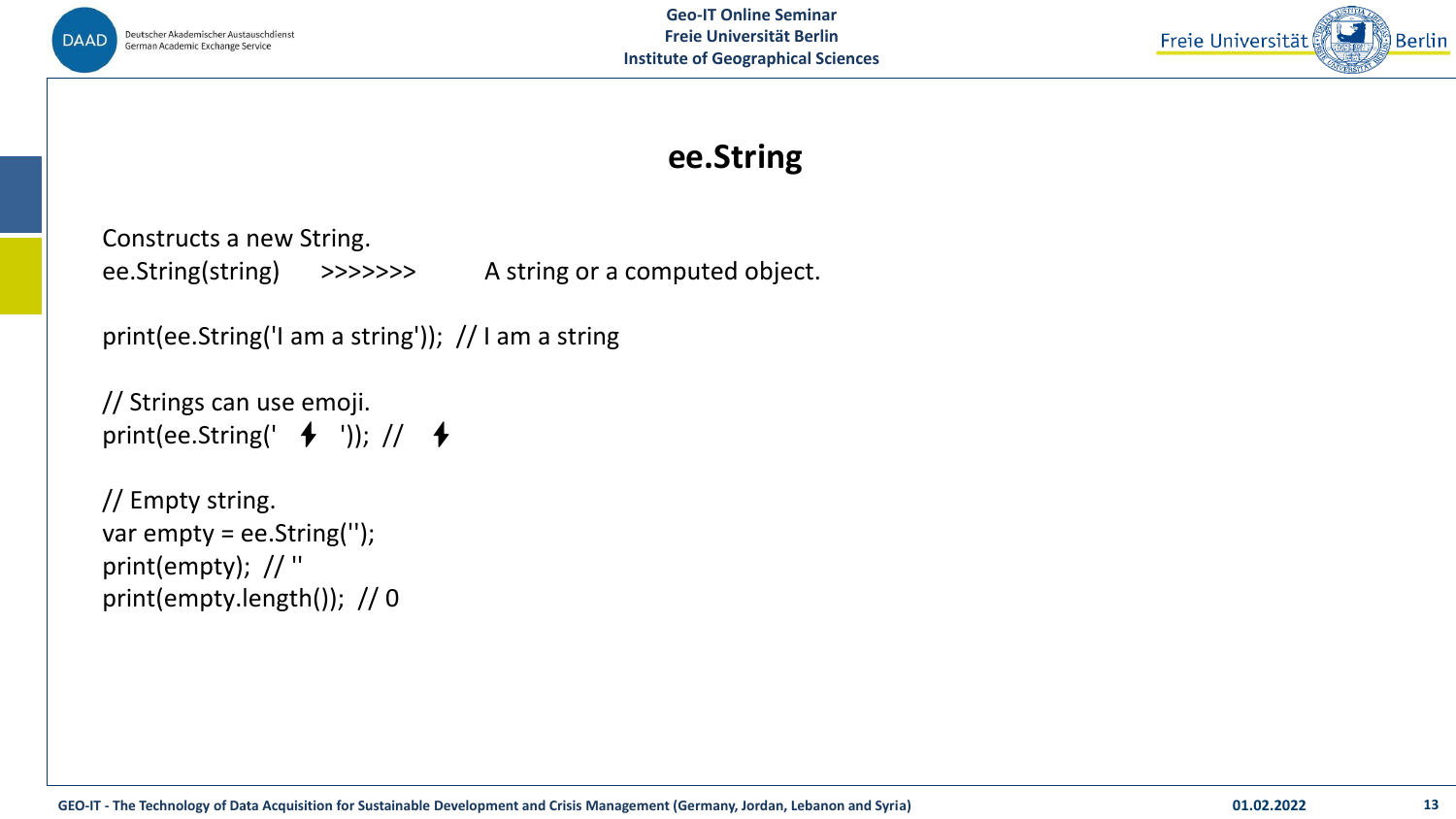



# **ee.String**

| Functions:                                |                                                                                                                                   |
|-------------------------------------------|-----------------------------------------------------------------------------------------------------------------------------------|
| String.length()                           | Returns the length of a string.                                                                                                   |
| String.index(pattern)                     | Searches a string for the first occurrence of a substring. Returns the index of the first<br>match, or -1.                        |
| String.replace(regex, replacement, flags) | Returns a new string with some or all matches of a pattern replaced.                                                              |
| String.cat(string2)                       | Concatenates two strings.                                                                                                         |
| String.toLowerCase():                     | Converts all of the characters in a string to lower case.                                                                         |
| String.toUpperCase():                     | Converts all of the characters in a string to upper case.                                                                         |
| String.split(regex, flags):               | Splits a string on a regular expression, Returning a list of strings.                                                             |
| String.slice(start, end):                 | Returns a substring of the given string. If the specified range exceeds the length of<br>the string, returns a shorter substring. |

String.compareTo(string2) : String.match(regex, flags)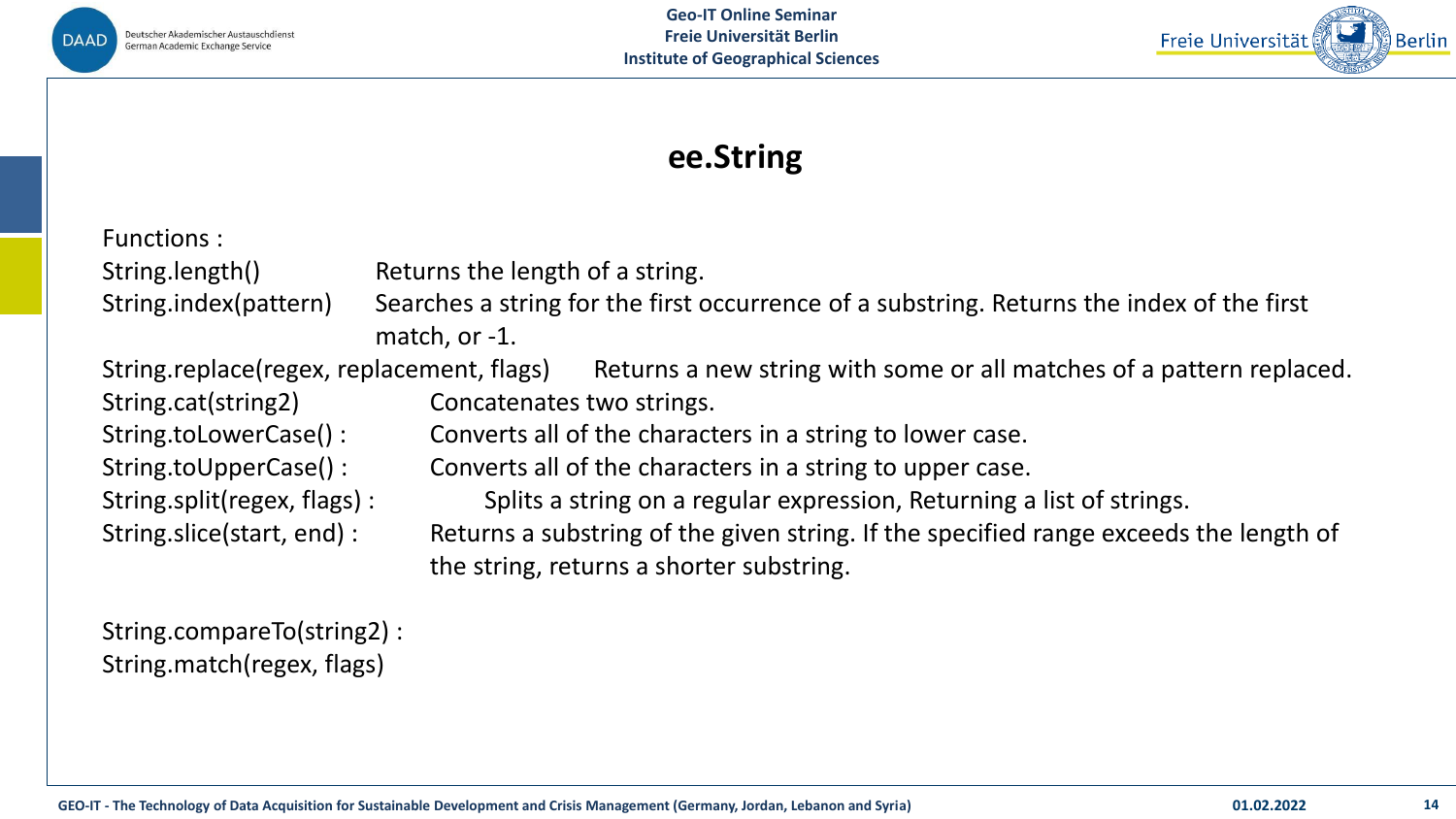



## **ee.Dictionary**

Constructs a new Dictionary.

```
ee.Dictionary(dict) >>>>>>> dict : ComputedObject|Object, optional
```
An object to convert to a dictionary. This constructor accepts the following types:

1) Another dictionary.

2) A list of key/value pairs.

3) A null or no argument (producing an empty dictionary)

// A dictionary input (e.g. results of ee.Image.reduceRegion of an S2 image).

var dict  $=$  {

B1: 182,

B2: 219,

B3: 443

#### };

// A list of key/value pairs (from previous dictionary).

var list  $=$  [

'B1', 182,

'B2', 219,

'B3', 443

];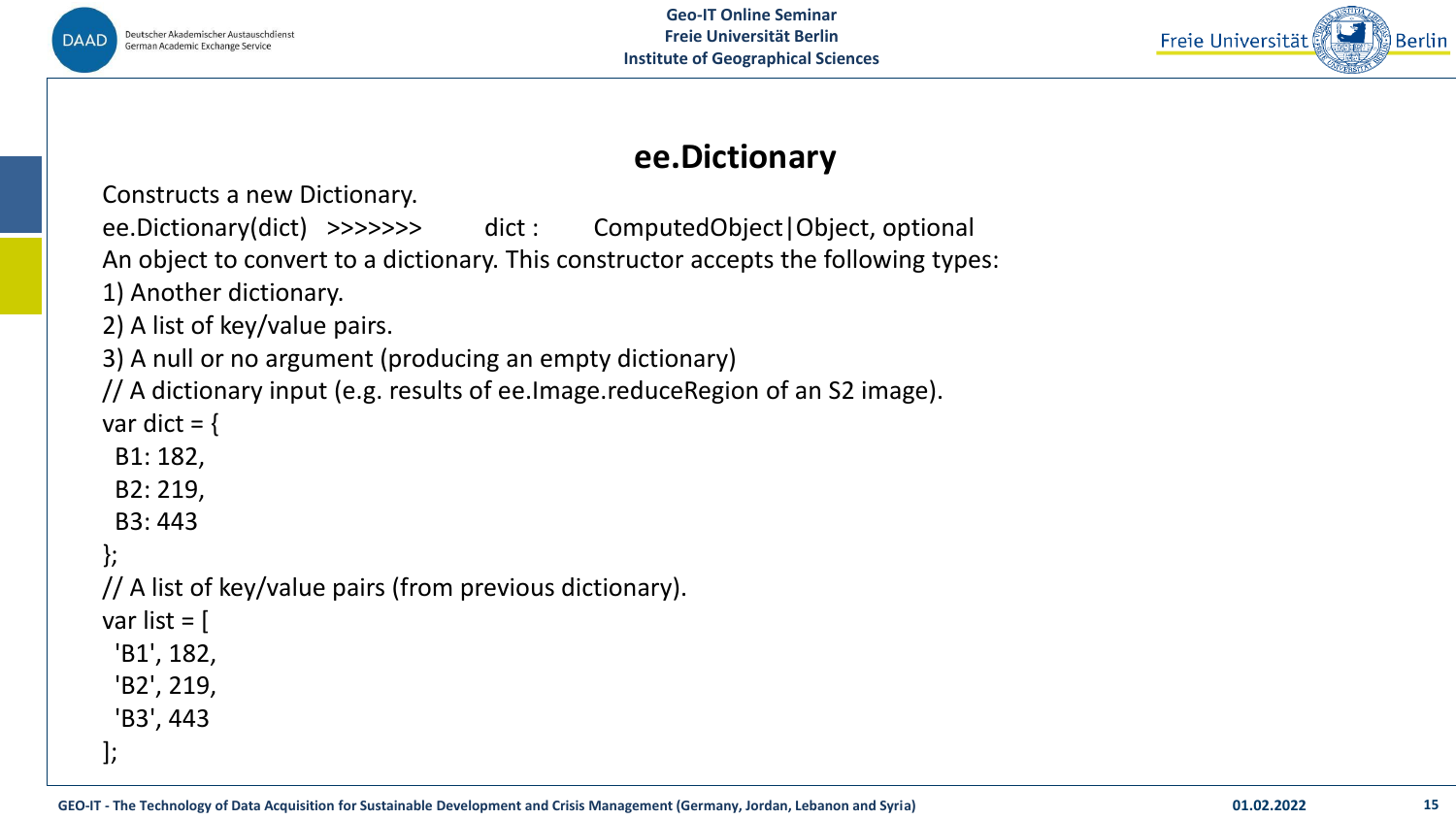



## **ee.Dictionary**

Functions :

| Dictionary.size():                           | Returns the number of entries in a dictionary.                                                                                                                                |
|----------------------------------------------|-------------------------------------------------------------------------------------------------------------------------------------------------------------------------------|
| Dictionary.keys():                           | Retrieve the keys of a dictionary as a list. The keys will be sorted in natural order.                                                                                        |
|                                              | Dictionary.values(keys): Returns the values of a dictionary as a list. If no keys are specified, all values are returned<br>in the natural ordering of the dictionary's keys. |
|                                              |                                                                                                                                                                               |
|                                              | Dictionary.get(key, defaultValue): Extracts a named value from a dictionary. If the dictionary does not contain the                                                           |
|                                              | given key, then defaultValue is returned, unless it is null.                                                                                                                  |
|                                              | Dictionary.select(selectors, ignoreMissing): Returns a dictionary with only the specified keys.                                                                               |
|                                              | Dictionary.set(key, value) : Set a value in a dictionary.                                                                                                                     |
| Dictionary.remove(selectors, ignoreMissing): | Returns a dictionary with the specified keys removed.                                                                                                                         |
| Dictionary.rename(from, to, overwrite) :     | Rename elements in a dictionary.                                                                                                                                              |
| Dictionary.combine(second, overwrite):       | Combines two dictionaries. In the case of duplicate names, the                                                                                                                |
|                                              | output will contain the value of the second dictionary unless overwrite is false. Null values in both dictionaries are                                                        |
| ignored / removed.                           |                                                                                                                                                                               |
| Dictionary.contains(key):                    | Returns true if the dictionary contains the given key.                                                                                                                        |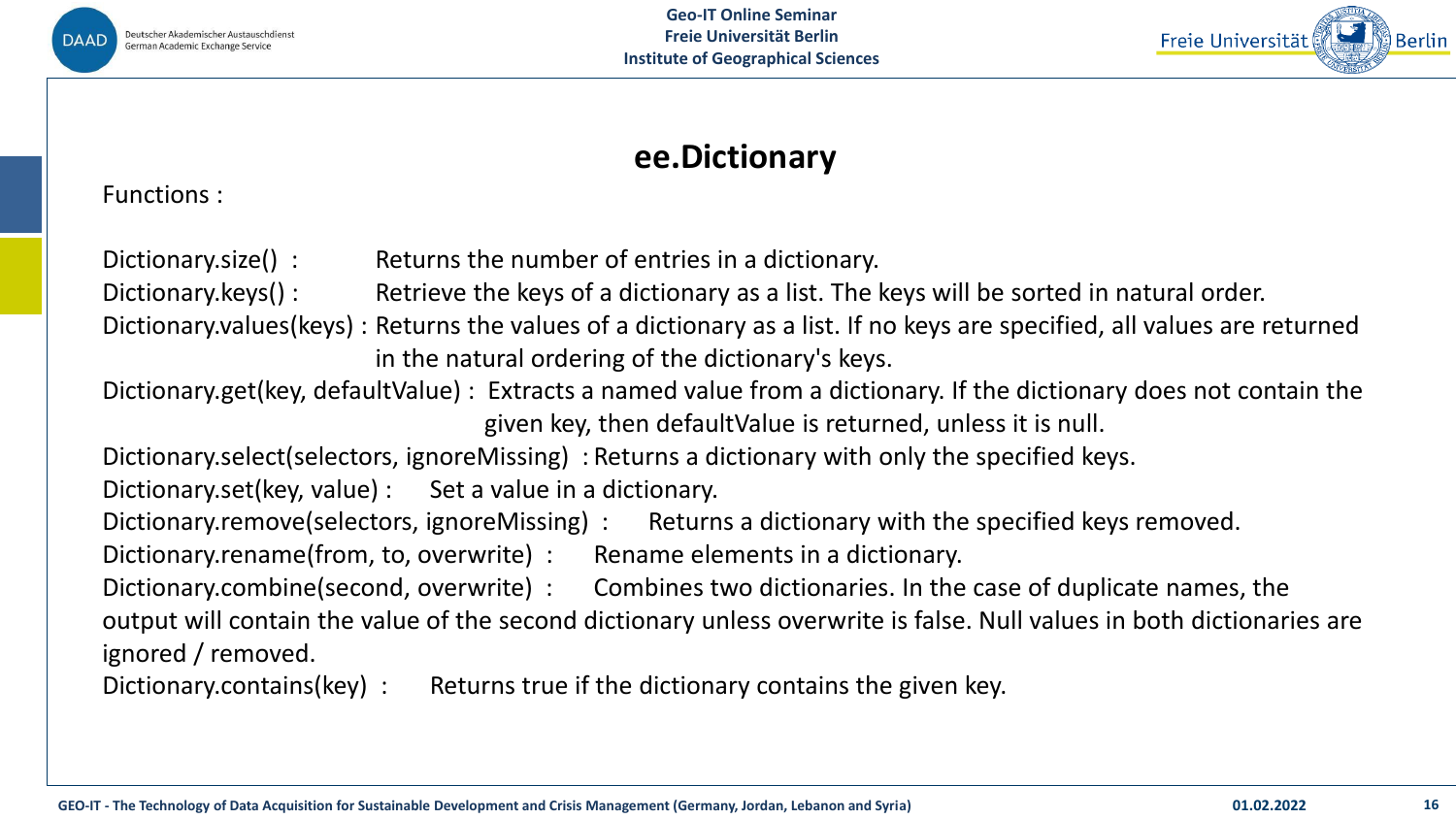



## **ee.Dictionary**

Functions :

Dictionary.getInfo(callback) : Retrieves the value of this object from the server. ee.Dictionary.fromLists(keys, values) : Construct a dictionary from two parallel lists of keys and values. Dictionary.getNumber(key) : Extracts a named number value from a dictionary. Dictionary.getString(key) : Extracts a named string value from a dictionary. Dictionary.getArray(key) : Extracts a named array value from a dictionary. Dictionary.getGeometry(key) : Extracts a named geometry value from a dictionary. Dictionary.toArray(keys, axis) : Returns numeric values of a dictionary as an array. If no keys are specified, all values are returned in the natural ordering of the dictionary's keys. The default 'axis' is 0. Dictionary.toImage(names) : Creates an image of constants from values in a dictionary. The bands of the image are ordered and named according to the names argument. If no names are specified, the bands are sorted alpha-numerically.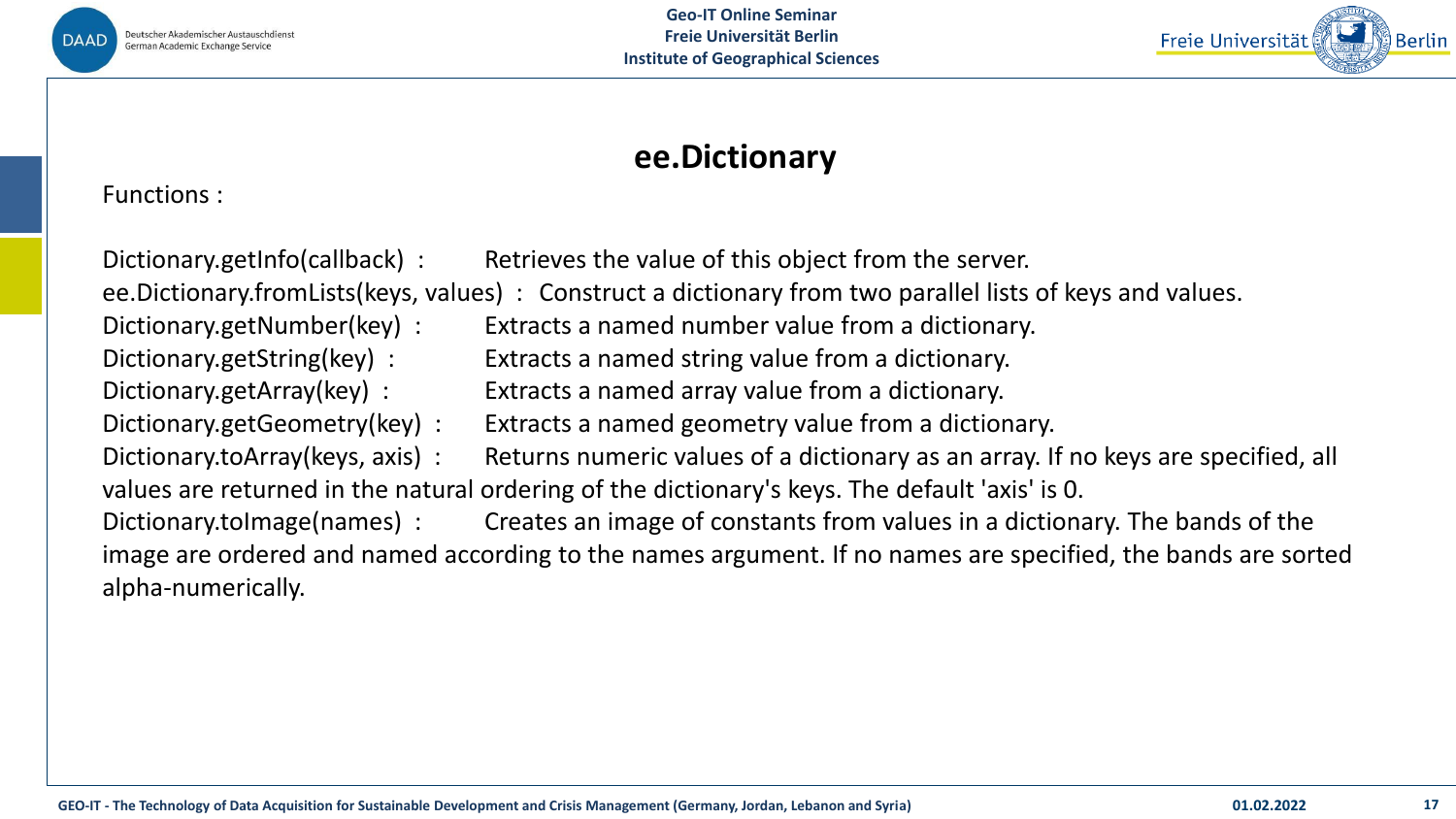



## **ee.List**

Constructs a new list. ee.List(list) >>>>>>>> A list or a computed object

Example : print(ee.List([])); // [] print(ee.List([null])); // [null] print(ee.List([true])); // [true] print(ee.List([1]));  $// [1]$ print(ee.List([ee.Number(1)])); // [1] print(ee.List(['a'])); // ["a"] print(ee.List([[]])); // [[]] print(ee.List([ee.List([])])); // [[]] print(ee.List([[], [[]], [1, [], 'a']])); // [[],[[]],[1,[],"a"]]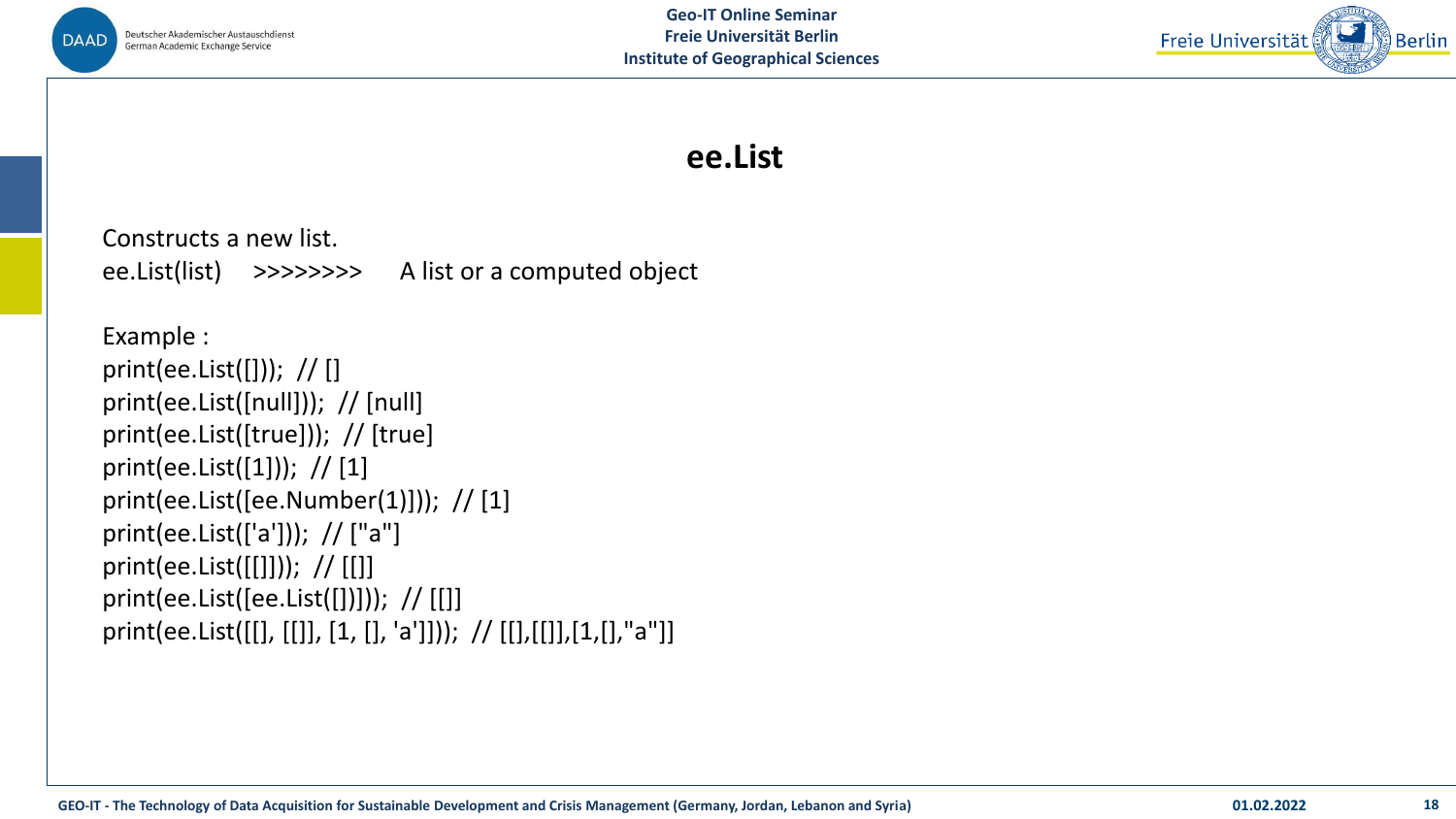



### ee.List

List.length() : Returns the number of elements in list.

List.size() :

List.get(index) : Returns the element at the specified position in list. A negative index counts backwards from the end of the list

List.getNumber(index) List.getString(index) List.getArray(index) List.getGeometry(index)

List.indexOf(element): Returns the position of the first occurrence of target in list, or -1 if list does not contain target.

List.add(element) : Appends the element to the end of list.

List.insert(index, element) : Inserts element at the specified position in list. A negative index counts backwards from the end of the ls ee.List.sequence(start, end, step, count) : Generate a sequence of numbers from start to end (inclusive) in increments of step, or in count equally-spaced increments. If end is not specified it is computed from start + step \* count, so at least one of end or count must be specified.

List.replace(oldval, newval) : Replaces the first occurrence of oldVal in list with newVal.

List.replaceAll(oldval, newval) : Replaces all occurrences of oldVal in list with newVal.

List.cat(other) : Concatenates the contents of other onto list.

List.slice(start, end, step) : Returns a portion of list between the start index, inclusive, and end index, exclusive.

List.splice(start, count, other) : Starting at the start index, removes count elements from list and insert the contents of other at that location. If start is negative, it counts backwards from the end of the list.

List.swap(pos1, pos2) : Swaps the elements at the specified positions. A negative position counts backwards from the end of the list

List.remove(element) : Removes the first occurrence of the specified element from list, if it is present.

List.removeAll(other)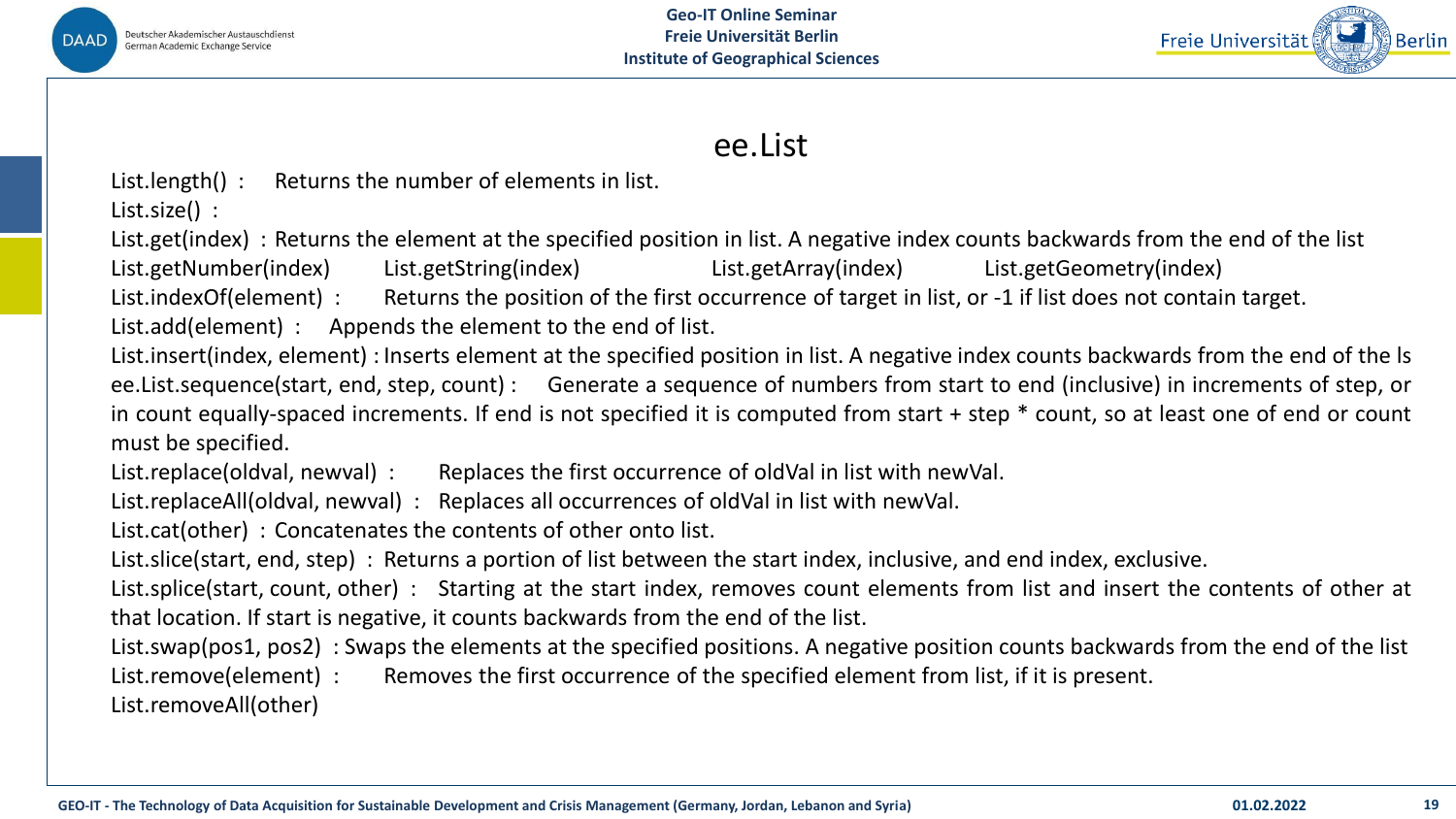



# **ee.Date**

#### **Constructs a new Date object.**

**ee.Date(date, tz)**

#### **date ComputedObject|Date|Number|String**

The date to convert, one of: a number (number of milliseconds since the epoch), an ISO Date string, a JavaScript Date or a ComputedObject.

#### **tz String, optional**

An optional timezone only to be used with a string date.

#### **Example**

**print(ee.Date(0));** // Date (1970-01-01 00:00:00) **print(ee.Date(60000));** // Date (1970-01-01 00:01:00) - 1 hour past the epoch

// Multiply seconds by 1000 to get milliseconds **print(ee.Date(1498263286 \* 1000));** // Date (2017-06-24 00:14:46

// Convert JavaScript now to Earth Engine Date **print(ee.Date(Date.now()));**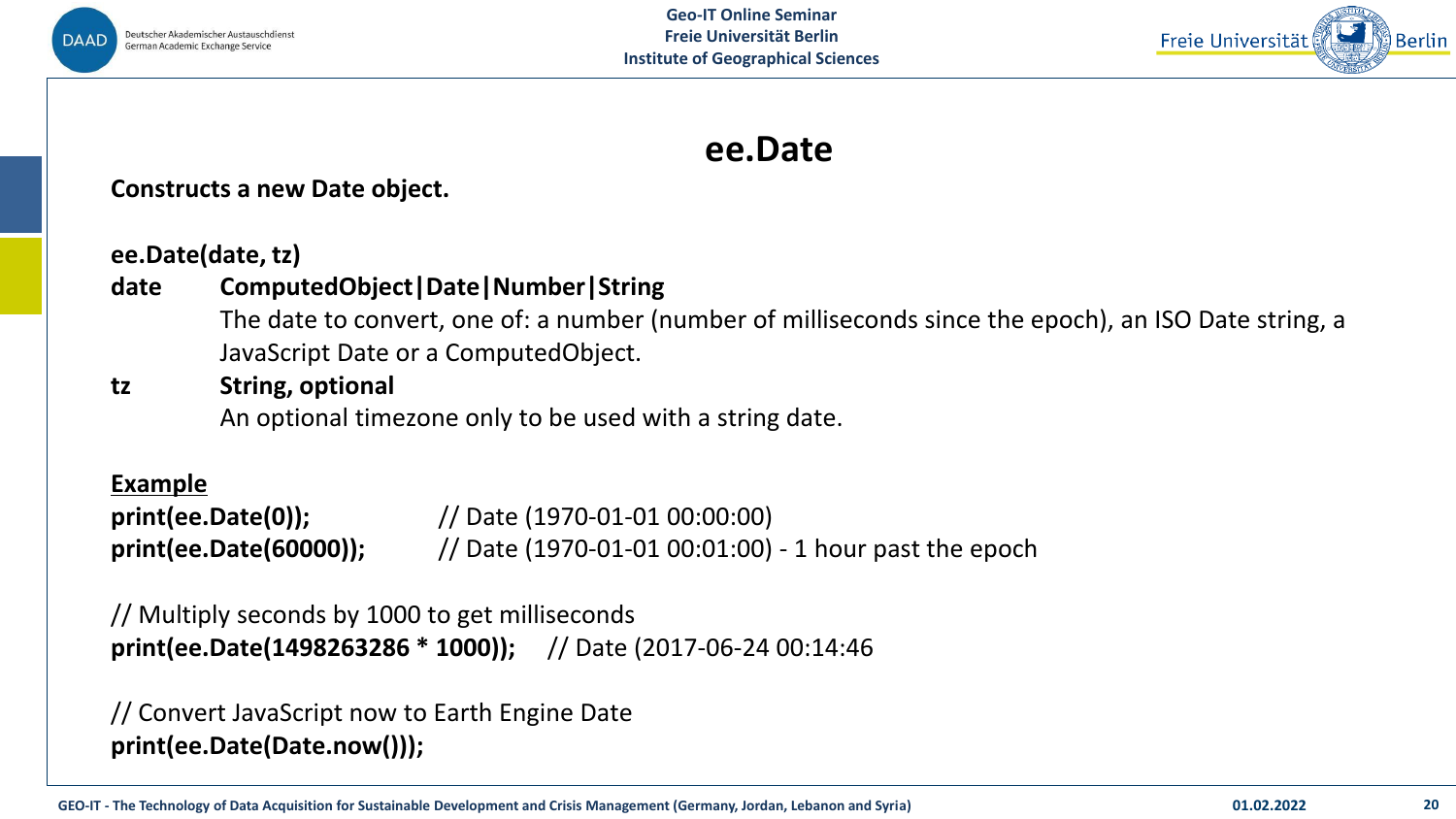



ee.Date.advance

Create a new Date by adding the specified units to the given Date. Date.advance(delta, unit, timeZone)

ee.Date.difference Returns the difference between two Dates in the specified units; the result is floating-point and based on the average length of the unit. Date.difference(start, unit)

ee.Date.fromYMD Returns a Date given year, month, day. ee.Date.fromYMD(year, month, day, timeZone)

ee.Date.get Returns the specified unit of this date. Date.get(unit, timeZone)

ee.Date.getFraction Returns this date's elapsed fraction of the specified unit (between 0 and 1). Date.getFraction(unit, timeZone)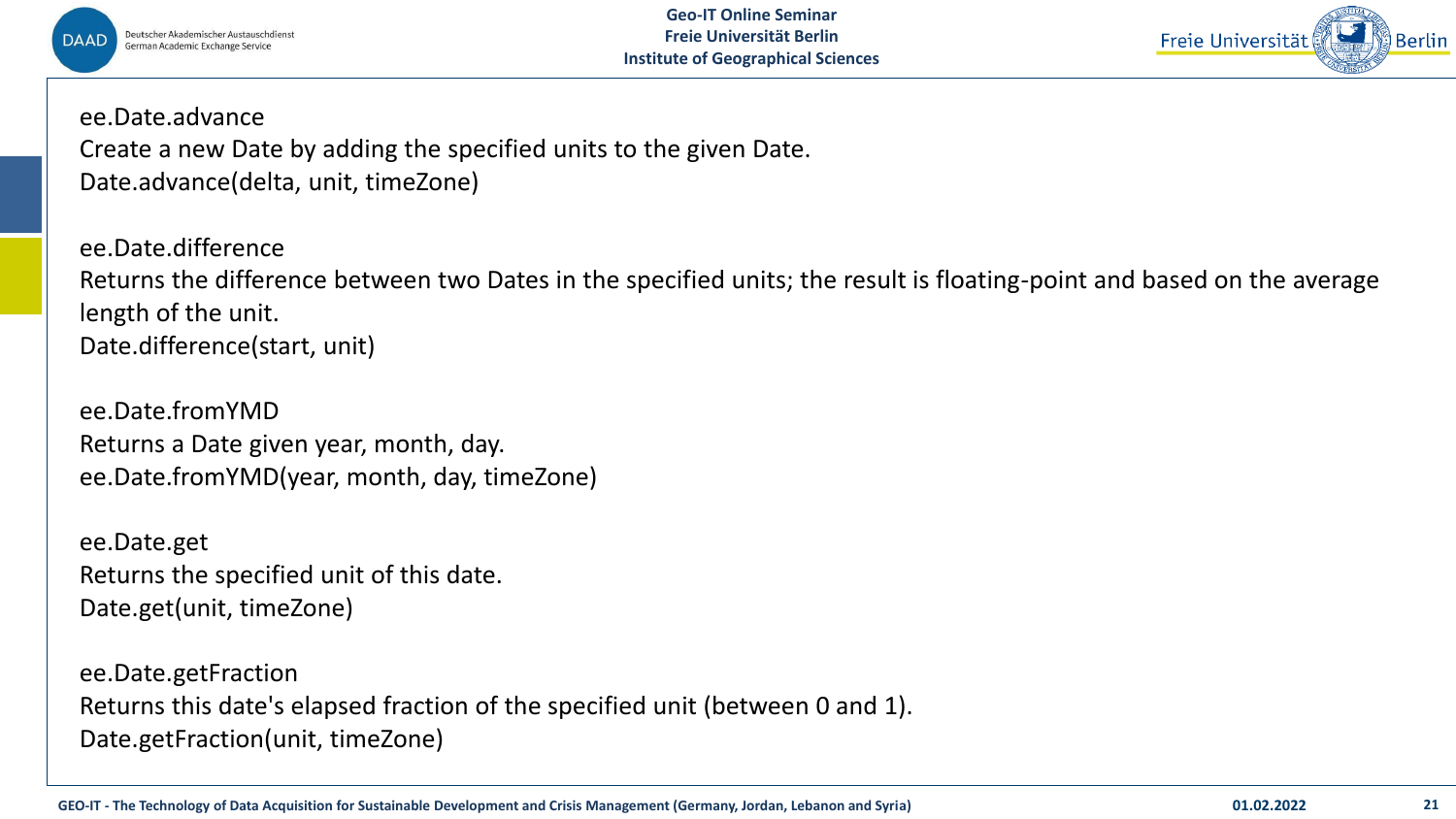



ee.Date.millis The number of milliseconds since 1970-01-01T00:00:00Z Date.millis(

ee.Date.parse Parse a date string, given a string describing its format. e.Date.parse(format, date, timeZone)

ee.Date.unitRatio Returns the ratio of the length of one unit to the length of another, e.g. unitRatio('day', 'minute') returns 1440. Valid units are 'year', 'month' 'week', 'day', 'hour', 'minute', and 'second'. ee.Date.unitRatio(numerator, denominator)

ee.Date.update

Create a new Date by setting one or more of the units of the given Date to a new value. If a timeZone is given the new value(s) is interpreted in that zone.

Date.update(year, month, day, hour, minute, second, timeZone)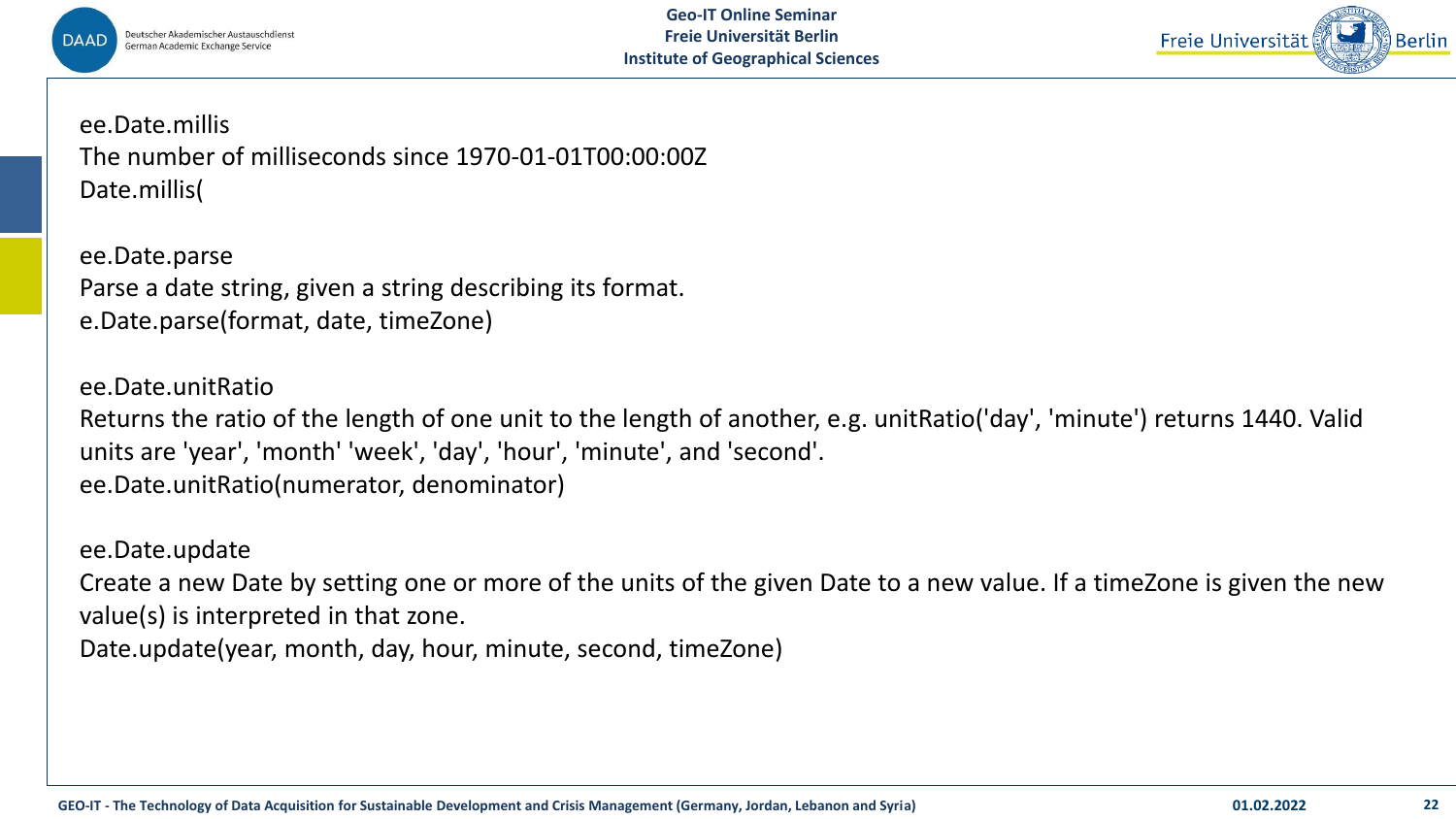



#### ee.PixelType

Returns a PixelType of the given precision with the given limits per element, and an optional dimensionality. ee.PixelType(precision, minValue, maxValue, dimensions)

ee.PixelType.dimensions Returns the number of dimensions for this type. Will be 0 for scalar values and >= 1 for array values. PixelType.dimensions()

ee.PixelType.double Returns the 64-bit floating point pixel type. ee.PixelType.double()

ee.PixelType.float Returns the 32-bit floating point pixel type. ee.PixelType.float()

ee.PixelType.int8 Returns the 8-bit signed integer pixel type. ee.PixelType.int8()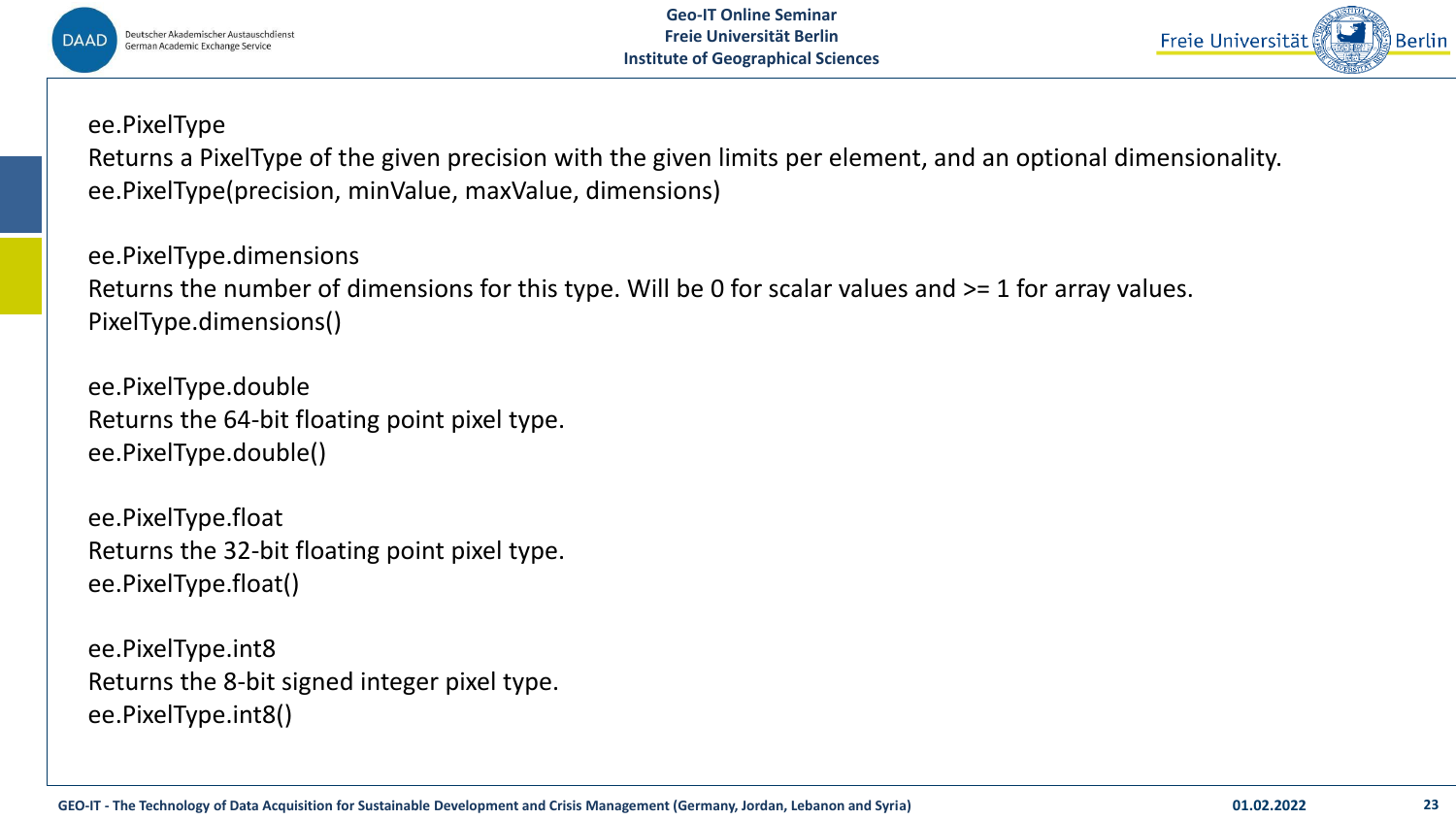



ee.PixelType.int16 Returns the 16-bit signed integer pixel type. ee.PixelType.int16()

ee.PixelType.int32 Returns the 32-bit signed integer pixel type. ee.PixelType.int32()

ee.PixelType.int64 Returns the 64-bit signed integer pixel type. ee.PixelType.int64()

ee.PixelType.maxValue Returns the maximum value of the PixelType. PixelType.maxValue()

ee.PixelType.maxValue Returns the maximum value of the PixelType. PixelType.maxValue()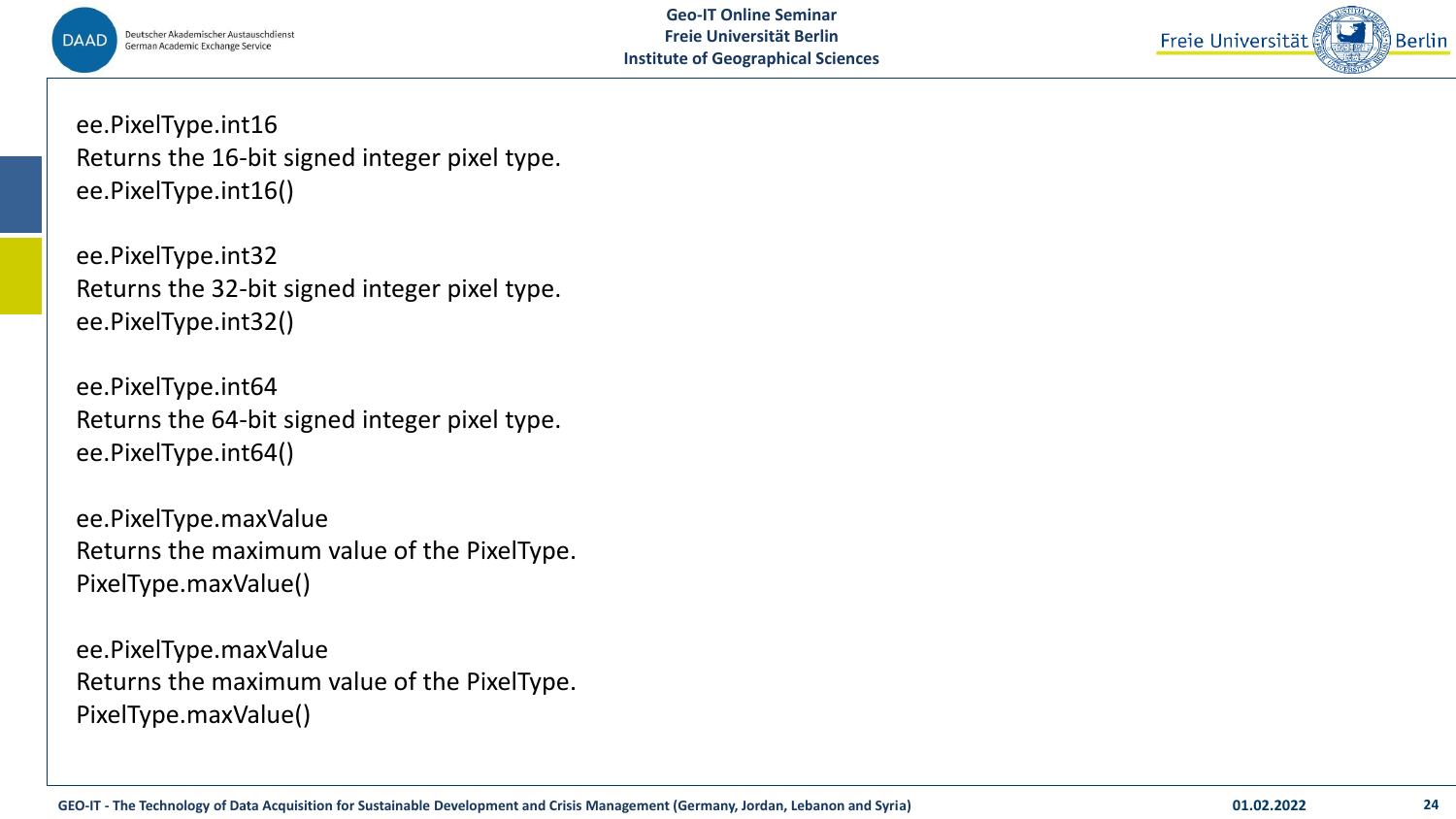



ee.PixelType.precision Returns the precision of the PixelType. One of 'int', 'float', or 'double'. PixelType.precision()

ee.PixelType.uint8 Returns the 8-bit unsigned integer pixel type. ee.PixelType.uint8()

ee.PixelType.uint16 Returns the 16-bit unsigned integer pixel type. ee.PixelType.uint16()

ee.PixelType.uint32 Returns the 32-bit unsigned integer pixel type. ee.PixelType.uint32()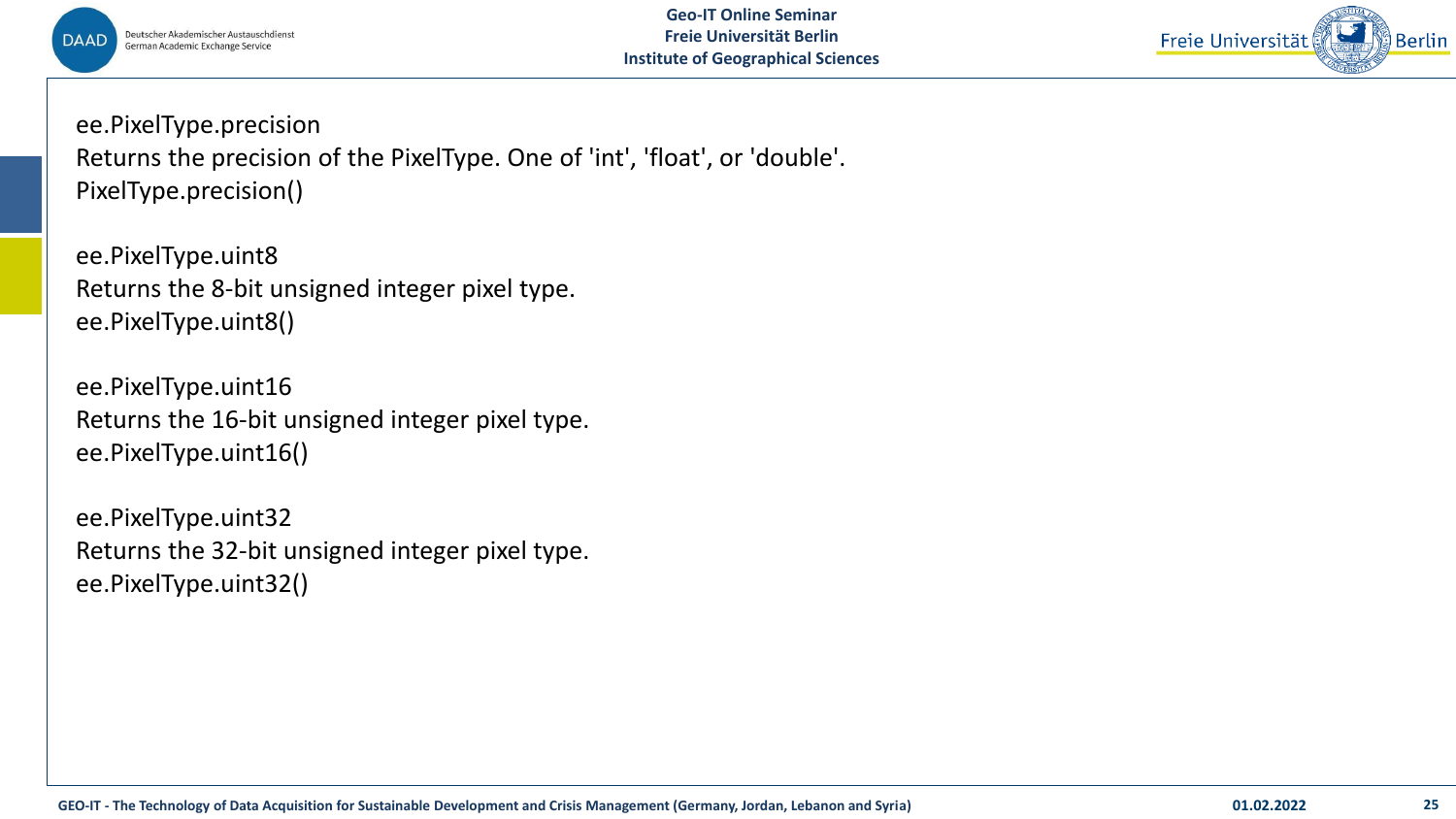



## **ee.Array**

ee.Array(values, pixelType) >>>>>> Returns an array with the given coordinates.

values Object

An existing array to cast, or a number/list of numbers/nested list of numbers of any depth to create an array from. For nested lists, all inner arrays at the same dep

pixelType PixelType, default: null

The type of each number in the values argument. If the pixel type is not provided, it will be inferred from the numbers in 'values'. If there aren't any numbers in 'values', this type must be provided.